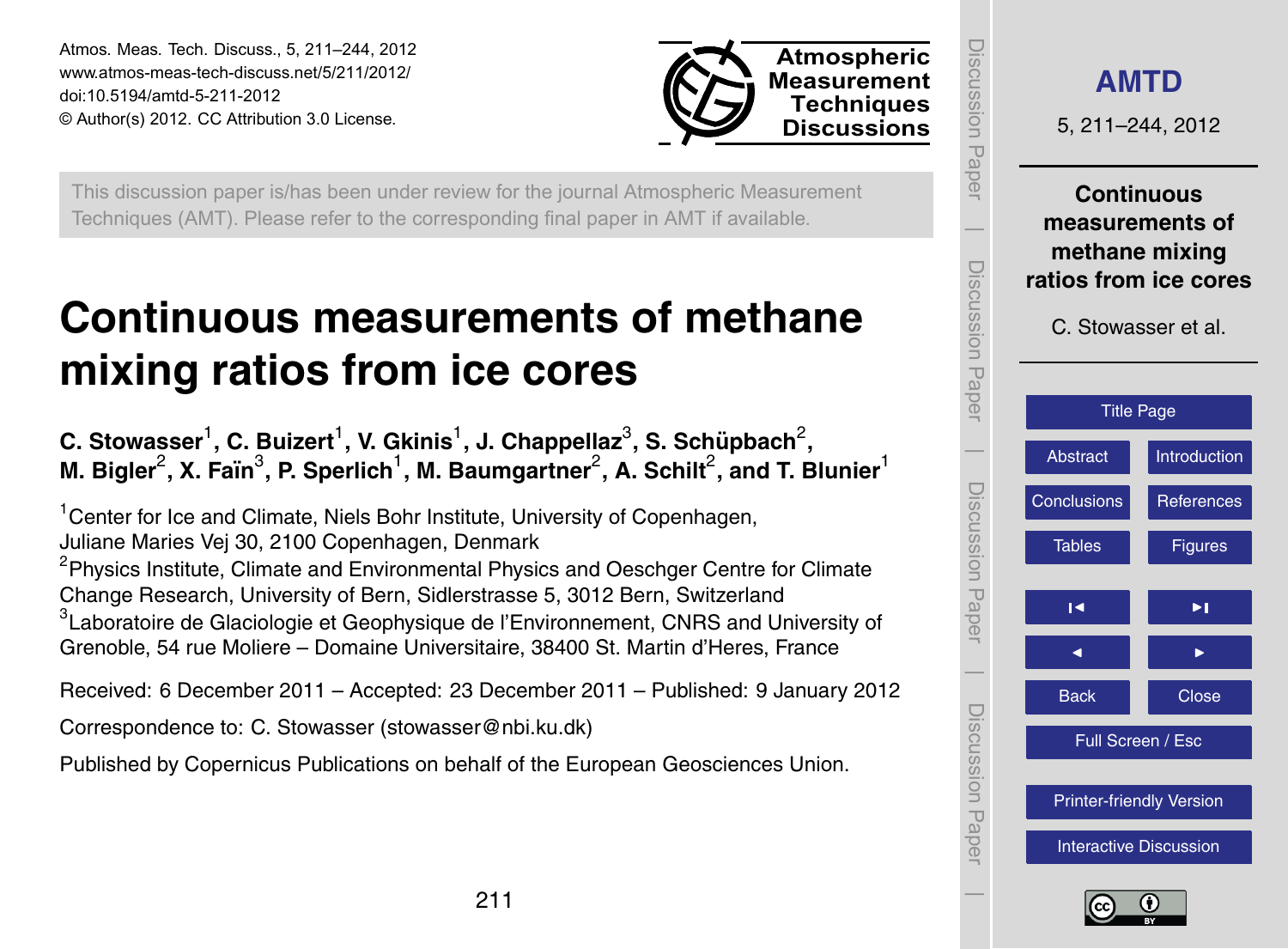# <span id="page-1-0"></span>**Abstract**

This work presents a new, field-deployable technique for continuous, high-resolution measurements of methane mixing ratios from ice cores. The technique is based on a continuous flow analysis system, where ice core samples cut along the long axis of

- <sup>5</sup> an ice core are melted continuously. The past atmospheric air contained in the ice is separated from the melt water stream via a system for continuous gas extraction. The extracted gas is dehumidified and then analyzed by a Wavelength Scanned-Cavity Ring Down Spectrometer for methane mixing ratios. We assess the performance of the new measurement technique in terms of precision (±0.8 ppbv, 1 *σ*), accuracy (±8 ppbv),
- <sup>10</sup> temporal (ca. 100 s) and spatial resolution (ca. 6 cm). Using a firn air transport model, we compare the resolution of the measurement technique to the resolution of the atmospheric methane signal as preserved in ice cores in Greenland. We conclude that our measurement technique can resolve all climatically relevant variations as preserved in the ice down to an ice depth of at least 1980 m (66 000 yr before present) in the
- <sup>15</sup> North Greenland Eemian Ice Drilling ice core. Furthermore, we describe the modifications which are necessary to make a commercially available spectrometer suitable for continuous methane mixing ratio measurements from ice cores.

# **1 Introduction**

Atmospheric methane (CH<sub>4</sub>) is the second most important anthropogenic greenhouse <sup>20</sup> gas, and a sensitive indicator of climate change and millennial-scale temperature variability. Records obtained from ice cores show  $CH<sub>4</sub>$  variability on both the orbital time scale of glacial-interglacial cycles [\(Loulergue et al.,](#page-25-0) [2008\)](#page-25-0), as well as on the millennial time scale of abrupt Dansgaard-Oeschger cycles [\(Chappellaz et al.,](#page-24-0) [1993\)](#page-24-0). These atmospheric variations are, due to the short atmospheric lifetime of  $\mathsf{CH}_4$ , very rapid and

<sup>25</sup> [c](#page-23-0)an be used to synchronize ice core chronologies from both hemispheres (e.g. [Blunier](#page-23-0) [and Brook,](#page-23-0) [2001;](#page-23-0) [Blunier et al.,](#page-23-0) [2007;](#page-23-0) [Capron et al.,](#page-23-0) [2010\)](#page-23-0). To capture atmospheric



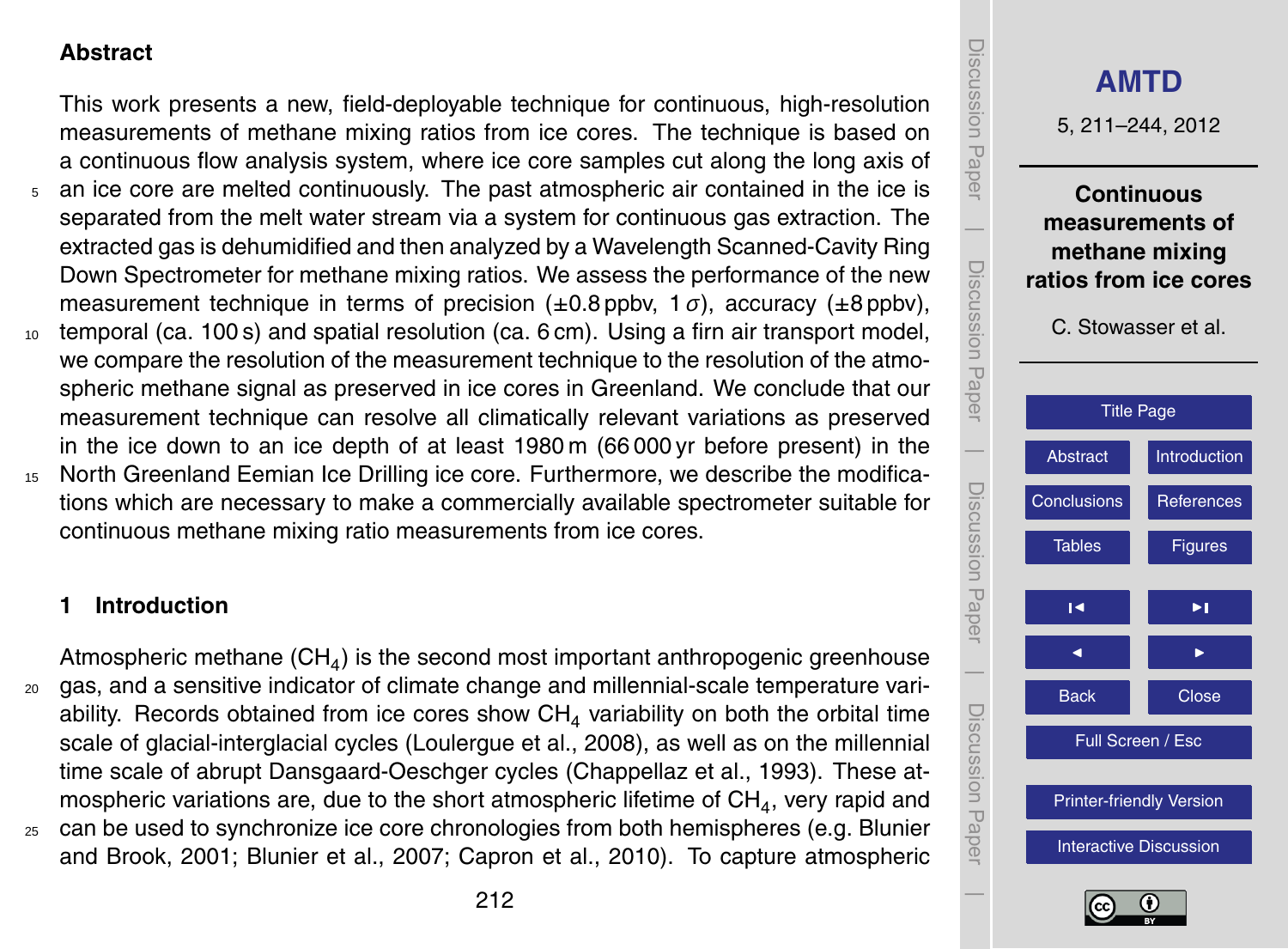<span id="page-2-0"></span>variability on the centennial to decadal scale, and to maximize the precision of interhemispheric synchronization, high resolution  $\textsf{CH}_4$  ice core records are desirable (Schüpbach et al., [2011\)](#page-25-0).

- Measurements of  $CH<sub>4</sub>$  mixing ratios from ice cores are typically based on gas chro- $5 \text{ }$  matography (e.g. [Sowers et al.,](#page-26-0) [1997;](#page-26-0) Flückiger et al., [2004;](#page-24-0) [Mitchell et al.,](#page-25-0) [2011\)](#page-25-0). Here, the air is extracted from individual ice core samples either by a dry (crushing or grating) or wet (melt-refreeze) extraction technique. In the column of the gas chromatograph,  $\textsf{CH}_4$  is separated from other gas species of the sample before mixing ratios can be determined e.g. via a thermal conductivity detector (for oxygen and nitrogen) and a flame  $_{\rm ^{10}}$   $\,$  ionization detector (for CH $_{4}$ ). While measurements of CH $_{4}$  mixing ratios from ice cores based on gas chromatography yield good reproducibility (4–15 ppbv), they are time consuming and labor-intensive, especially when aiming for high-resolution measure-
- ments over a large part of the ice core. Due to the separation of gas species within the column of the gas chromatograph, measurements are destructive and preclude <sup>15</sup> simultaneous measurements of several gas species from one ice core sample.
	- Güllük et al. [\(1997\)](#page-24-0) developed a high-frequency modulated tunable diode laser absorption spectrometer for discrete measurements of  $CH<sub>4</sub>$  and other gas mixing ratios from ice cores. The measurement technique is non-destructive, which allows for simultaneous measurements of up to four gas species from the same piece of ice. Un-
- 20 certainty of CH<sub>4</sub> mixing ratio measurements is  $\pm 13-36$  ppbv (Güllük et al., [1998\)](#page-24-0). This technique is time consuming and labor intensive, since air is extracted from individual ice core samples similar to the techniques discussed above: Güllük et al. [\(1998\)](#page-24-0) used a dry extraction technique, where the ice core sample is sublimated in a high-vacuum apparatus. Energy for sublimation is transferred to the ice sample by near-infrared ra-
- 25 diation. The temperature of the ice is kept below −20 °C to avoid the formation of liquid water and, thus, the dissolution of gas molecules in the liquid phase.

Recently, a semi-automated technique for measurements of  $CH<sub>4</sub>$  mixing ratios from ice cores has been developed at the University of Bern (Schüpbach et al., [2009\)](#page-25-0). This field-deployable technique utilizes a gas chromatograph for measurements of  $CH<sub>4</sub>$ 



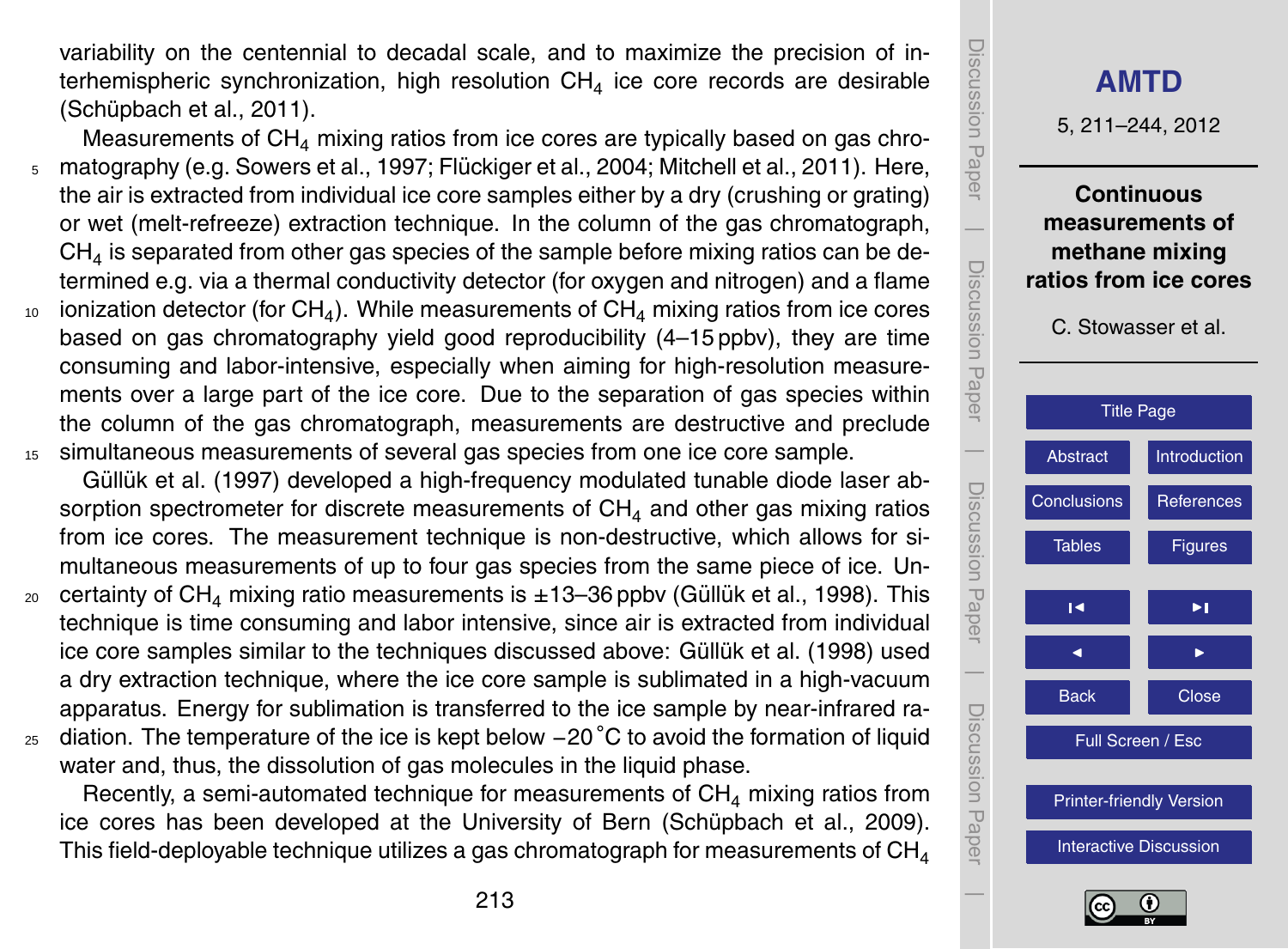<span id="page-3-0"></span>mixing ratios (reproducibility of 10–20 ppbv) in combination with a continuous melting device as used in Continuous Flow Analysis (CFA) systems [\(Kaufmann et al.,](#page-25-0) [2008;](#page-25-0) [Bigler et al.,](#page-23-0) [2011\)](#page-23-0). Due to the partly automated measurement technique and the continuous melting device, measurements are fast and yield a high resolution of 15 cm.

- <sup>5</sup> The new technique presented in this study is to a high degree automated, fielddeployable and allows for non-destructive measurements of multiple gas species mixing ratios from the same ice core sample (no separation or trapping of air components is required). A CFA system provides a continuous sample stream, i.e. a mixed flow of melted ice water and past atmospheric air. The air is separated from the melt water in two stages by means of a debubbler and a hydrophobic membrane, respectively.  $CH<sub>4</sub>$ 10
- mixing ratios of the extracted air are measured with a Wavelength Scanned-Cavity Ring Down Spectrometer (WS-CRDS).

In order to make the commercially available WS-CRDS (Picarro Inc., CFADS36  $CH_4|CO_2|H_2O$  analyzer) suitable for continuous measurements of  $CH_4$  mixing ratios

- <sup>15</sup> from ice cores in combination with a CFA system, we had to modify the spectrometer. The original version of the WS-CRDS is designed for higher gas flows compared to the gas flow available from CFA. We present the necessary modifications and characterize the performance of the modified WS-CRDS in terms of stability, precision, accuracy and temporal resolution.
- <sup>20</sup> Furthermore, we characterize the combined field-deployed system of CFA, gas extraction and modified spectrometer in terms of stability, precision, accuracy and resolution and present results of in-field measurements along ca. 27 m of the NEEM deep ice core (North Greenland Eemian Ice Drilling). Furthermore, we show that the resolution of our measurement technique is sufficient to resolve all climatically relevant variations
- $_{25}$  in CH<sub>4</sub> mixing ratio as preserved in the NEEM ice core down to a depth of at least 1980 m (66 000 yr before present).



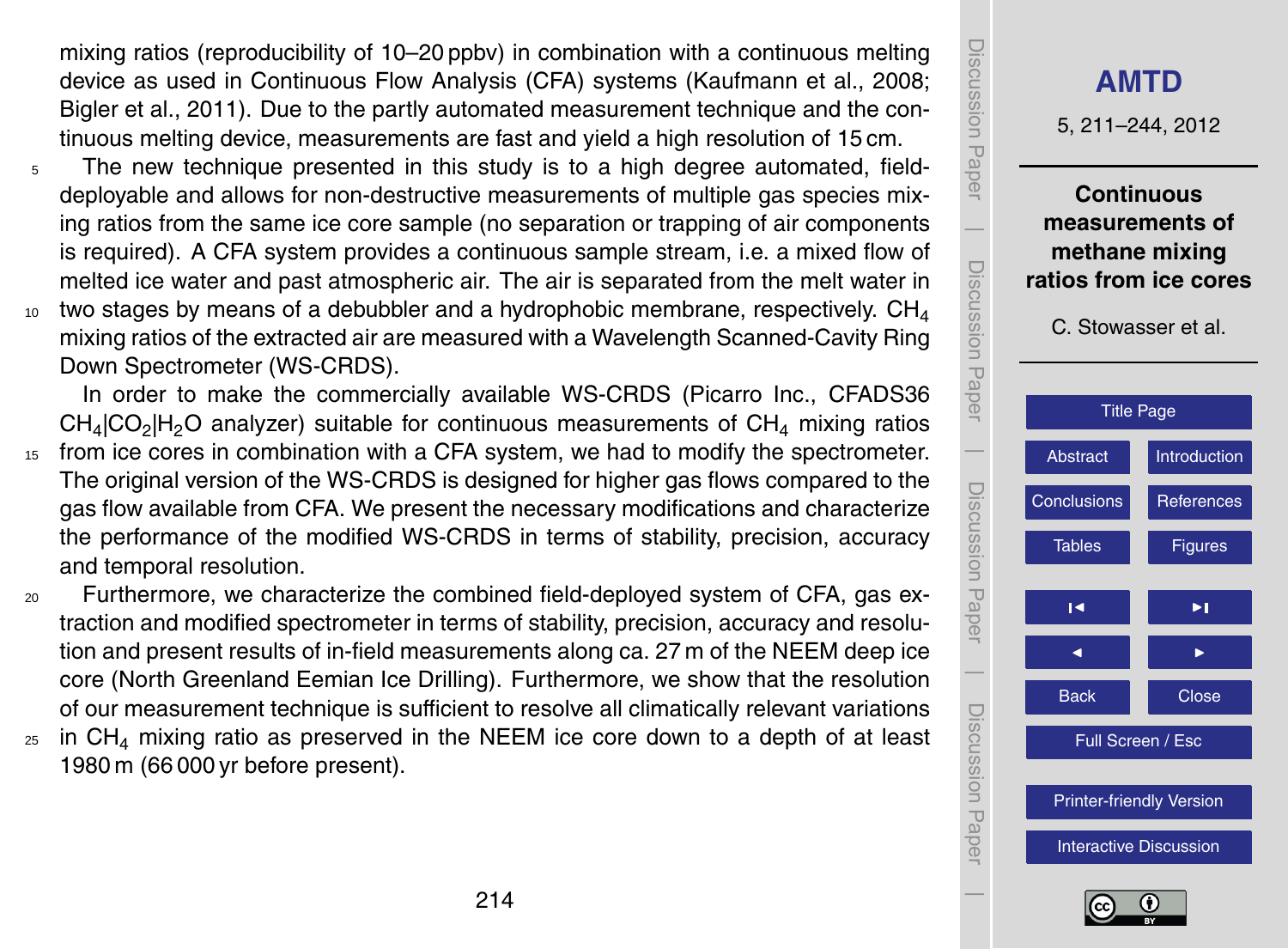# <span id="page-4-0"></span>**2 Methods**

# **2.1 Experimental setup description**

Here we describe the experimental setup for continuous measurements of  $CH<sub>4</sub>$  mixing ratios in combination with a CFA system as applied during the NEEM 2011 field sea-

- <sup>5</sup> son (Fig. [1\)](#page-27-0). The CFA system was developed and operated by the University of Bern. On a heated melt head ice core rods (inner cross section of 2*.*6×2*.*6 cm, length 1.1 m) are melted in a cold environment ( $\mathcal{T} \approx -20\text{ °C}$ ) at a rate of 3.5 cm min<sup>-1</sup>. This results in a stream of melt water which contains bubbles of past atmospheric air (16 ml min $^{\text{-}1},$ ca. 10 % air by volume). In the warm laboratory of the CFA three peristaltic pumps, the
- 10 debubbler and the pressure decoupling unit distribute the sample stream between sev[e](#page-25-0)ral systems for chemical analysis (for details see [Kaufmann et al.,](#page-25-0) [2008;](#page-25-0) Schüpbach [et al.,](#page-25-0) [2009\)](#page-25-0). The overflow of the pressure decoupling unit (3.2 ml min<sup>-1</sup>, ca. 50 % air by volume) contains all gases and some residual water. It is pumped through a heated transfer line (to avoid freezing of the sample) towards a second warm laboratory where
- $15$  CH<sub>4</sub> mixing ratio analysis takes place.

The remaining melt water of the pressure decoupling unit overflow is removed with a module for continuous gas extraction (MicroModule 0*.*5×1, G591, Membrana GmbH). Gas extraction is driven by the built-in vacuum pump of the WS-CRDS, which maintains a pressure gradient over a bundle of hydrophobic, gas-permeable membrane <sup>20</sup> tubes within the module.

The performance of the gas extraction module depends on the pressure gradient over the hydrophobic membrane. Also, the mixing ratio of gas molecules dissolved in the melt water depends on both pressure and temperature of the sample stream. Thus, temperature and pressure should be constant on both the water and gas side of the gas <sup>25</sup> extraction module to guarantee a stable gas extraction. For temperature stabilization

the gas extraction module is located in a temperature-stabilized compartment  $(T =$ 30*.*0±0*.*2 ◦C). Variations in the water-to-gas ratio in the ice core as well as changes in the experimental setup (e.g. degradation of peristaltic pump tubing) introduce pressure



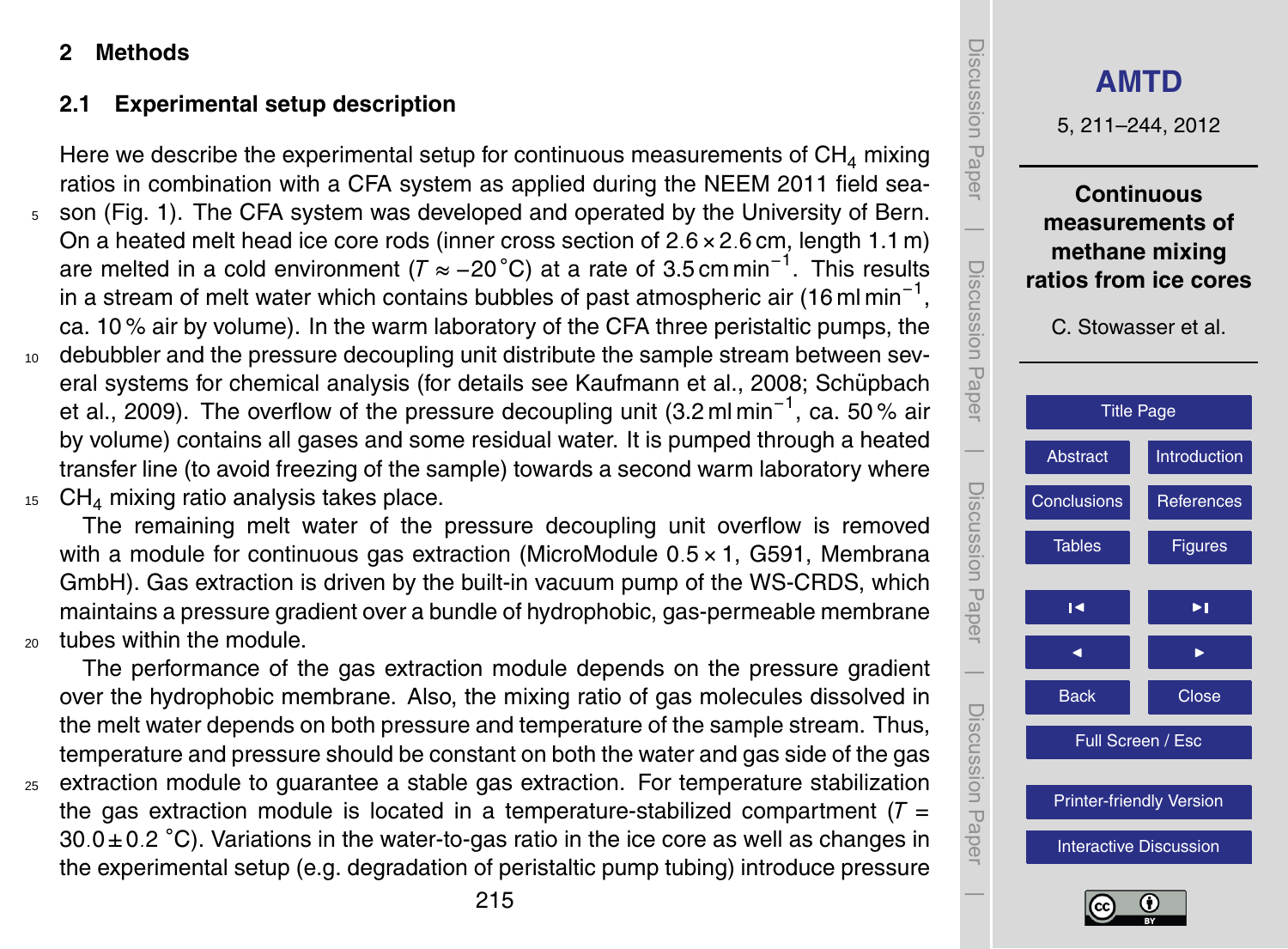<span id="page-5-0"></span>fluctuations at the gas extraction module both on the water side and on the gas side. In this experimental setup pressure is kept constant only on the gas side: Here, the pressure is passively regulated to  $700 \pm 20$  mbar by the internal electronic pressure regulator of the WS-CRDS which maintains a constant pressure in the sample cavity

<sup>5</sup> (EPC Proportional Control Valve, EPCA06SSVXAA, Parker Hannifin Corporation). An additional pressure regulator on the water side of the gas extraction module could improve the stability of the gas extraction.

.<br>The extracted air (ca. 1.6 ml min<sup>-1</sup>) is dried from water vapor while flowing through a two meter long custom-made Nafion dryer (Nafion TT-020, Perma Pure LLC, 0.3 mm

 $_{10}$  inner diameter) the outside of which is purged with ca. 20 ml min $^{-1}$  of dry nitrogen gas (Nitrogen, technical grade, Air Liquide). The water mixing ratios of the dried sample is measured by the WS-CRDS to be ca. 0.003 % V. From here the dried sample gas is directed towards the WS-CRDS for  $CH<sub>4</sub>$  mixing ratio analysis. The built-in diaphragm pump of the WS-CRDS maintains a constant gas flow and creates a pressure drop <sup>15</sup> over the hydrophobic membrane tubes of the gas extraction module.

The idle time between CFA runs (1.1 m of ice analyzed), allows ambient air to enter the gas analysis system through the melt head. To prevent that ambient air reaches the gas extraction module, a segmented flow of 3.2 ml min−<sup>1</sup> (ca. 50 % air by volume) of deionized water and bottled gas (mix of gases, Air Products, Belgium, 20.9 %  $\mathsf{O}_2$ , 79 %  $_{\rm 20}$   $\,$  N $_{\rm 2}$ , 701.2 ppbv of CH $_{\rm 4})$  is mixed in the temperature-stabilized compartment of the gas extraction system (top right in Fig. [1\)](#page-27-0) and injected into the gas extraction module via the automated 6-port valve (#6 in Fig. [1,](#page-27-0) Cheminert C22Z-3186EH, VICI AG). Hereby the pressure in the gas extraction module and the gas flow through the WS-CRDS stay roughly constant between CFA runs.

### <sup>25</sup> **2.2 Calibration**

For calibration a segmented flow of deionized water and bottled gas (16 ml min<sup>-1</sup>, ca. 10 % air by volume) is generated, and injected into the system downstream of the melt head (top left in Fig. [1\)](#page-27-0). This segmented flow mimics the sample flow from the melt



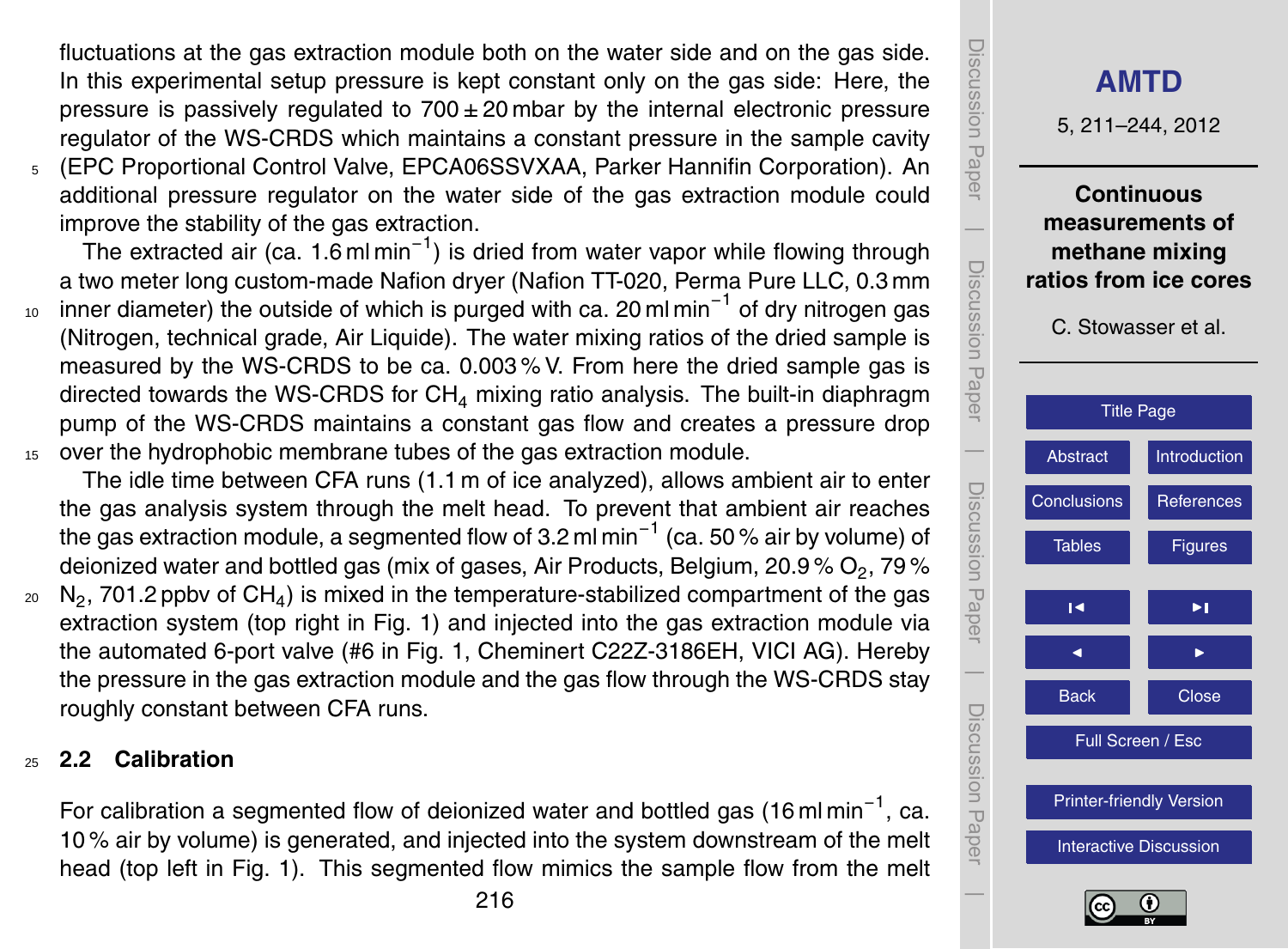<span id="page-6-0"></span>head and is treated just as an ice core sample from the moment it enters the system. The reservoir of the deionized water is purged with dry nitrogen gas at a rate of ca. 20 ml min<sup>-1</sup> to keep the molar fraction of dissolved gas molecules roughly constant and to prevent contamination of the water with ambient air.

- <sup>5</sup> We made two gas mixtures for in the field day to day calibration of the system with mixing ratios of 403.1 ppbv and 701.2 ppbv in  $O_2/N_2$  (20.9 and 79%), respectively.  $CH<sub>4</sub>$  mixing ratios of both gas mixtures were determined prior to the field season using three full-air standard gases from NOAA (National Oceanic and Atmospheric Administration, Washington DC,  $CH<sub>4</sub>$  mixing ratios of 344.3 ppbv, 688.6 ppbv and 1646.2 ppbv, <sup>10</sup> respectively). Calibration takes place once a day using one of the two gas mixtures.
- Furthermore, a valve (#4 in Fig. [1,](#page-27-0) C4WMPH, VICI AG) can be switched to abruptly change between the two gas mixtures. This enables us to determine the response of the experimental setup to a stepwise change in  $CH<sub>4</sub>$  mixing ratio (see Sect. [3.2.1\)](#page-15-0).

Figure [2a](#page-28-0) shows a typical calibration curve of the system for continuous measure-<sup>15</sup> ments of CH<sup>4</sup> mixing ratios (WS-CRDS and front-end) as recorded during the field season. True  $CH<sub>4</sub>$  mixing ratios of the two gas mixtures are plotted against the corresponding measurements of the WS-CRDS. Here, the front-end includes the complete system for gas extraction, except the melt head which we cannot account for during calibration since the segmented flow is injected downstream of the melt head (Fig. [1\)](#page-27-0).

- <sup>20</sup> Each data point in Fig. [2a](#page-28-0) refers to continuous measurements of the corresponding gas mixture for ca. 30 min. For linear regression we use Chi-square fitting, which is a special case of least-square fitting where every data point has its own, known standard deviation (for details see [Press et al.,](#page-25-0) [2007\)](#page-25-0). Here the known standard deviations are the standard deviations of the continuous measurement series of the two gas mix-
- <sup>25</sup> tures. By using individual standard deviations for each measurement, we account for a dependance of the measurement precision on the  $CH<sub>4</sub>$  mixing ratio of the sample gas. The optimal linear fit parameters *a* and *b* including their errors found from linear regression are shown in Fig. [2a](#page-28-0). When using the calibration curve to find the correct values of measured  $CH<sub>4</sub>$  mixing ratios the errors from the fit parameters propagate.



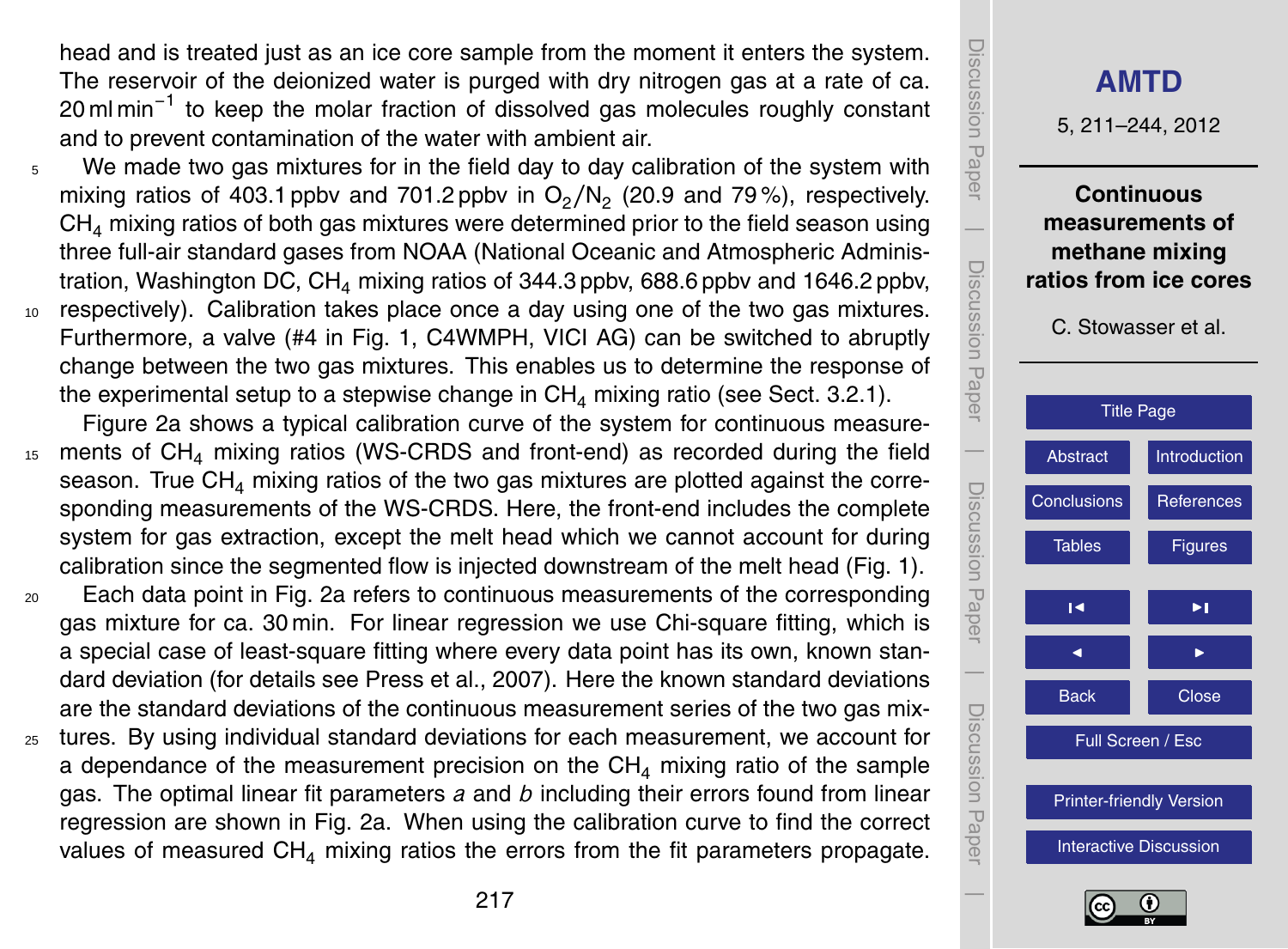Using propagation of error we determine the measurement accuracy to be  $\pm 8$  ppby for typical glacial/interstadial  $CH<sub>4</sub>$  mixing ratios.

Prior to the field season we determined a calibration curve for the WS-CRDS without the front-end as shown in Fig. [2b](#page-28-0). For this, standard gas is injected directly into the  $5$  spectrometer. CH<sub>4</sub> mixing ratios of two NOAA-certified full-air standards (CH<sub>4</sub> mixing ratios of 344.3 and 1646.2 ppbv, respectively) are plotted against the corresponding measurements of the WS-CRDS. Each data point refers to continuous measurements of the corresponding standard gas for ca. 30 min. Again, we use propagation of error to determine the measurement accuracy of the WS-CRDS to be  $\pm 2$  ppby for typical  $10$  glacial/interstadial CH<sub>4</sub> mixing ratios. As a test we determine the CH<sub>4</sub> mixing ratio of a third standard gas to be  $686.8 \pm 2$  ppby which is in agreement with the true mixing ratio of 688.8 ppbv.

We can conclude that the measurements of the WS-CRDS are more accurate when the spectrometer is measuring directly from a gas bottle  $(\pm 2$  ppby), compared <sup>15</sup> to measurements in combination with our gas extraction system as described earlier  $(\pm 8 \text{ pbbv})$ . This is partly due to a better measurement precision of the WS-CRDS for direct measurements of bottled gas (see Sect. 2.3). However, the improvement in accuracy is mainly a result of the larger difference of  $CH<sub>4</sub>$  mixing ratios between the two standard gases used for the calibration curve of the WS-CRDS alone (344.3 vs.

<sup>20</sup> 1646.2 ppbv) compared to the gas mixtures used for the calibration of WS-CRDS plus front-end (403.1 vs. 701.2 ppbv). The larger difference in  $CH<sub>4</sub>$  mixing ratio significantly reduces the errors of the fit parameters. Thus, by deploying gas mixtures with larger differences in  $CH<sub>4</sub>$  mixing ratios to the field, the accuracy of field measurements could be improved.

# <sup>25</sup> **2.3 Stability and precision**

The stability of the system is characterized by investigating long-term drifts in the  $CH<sub>4</sub>$ mixing ratio measurements. In the following we characterize the stability of different



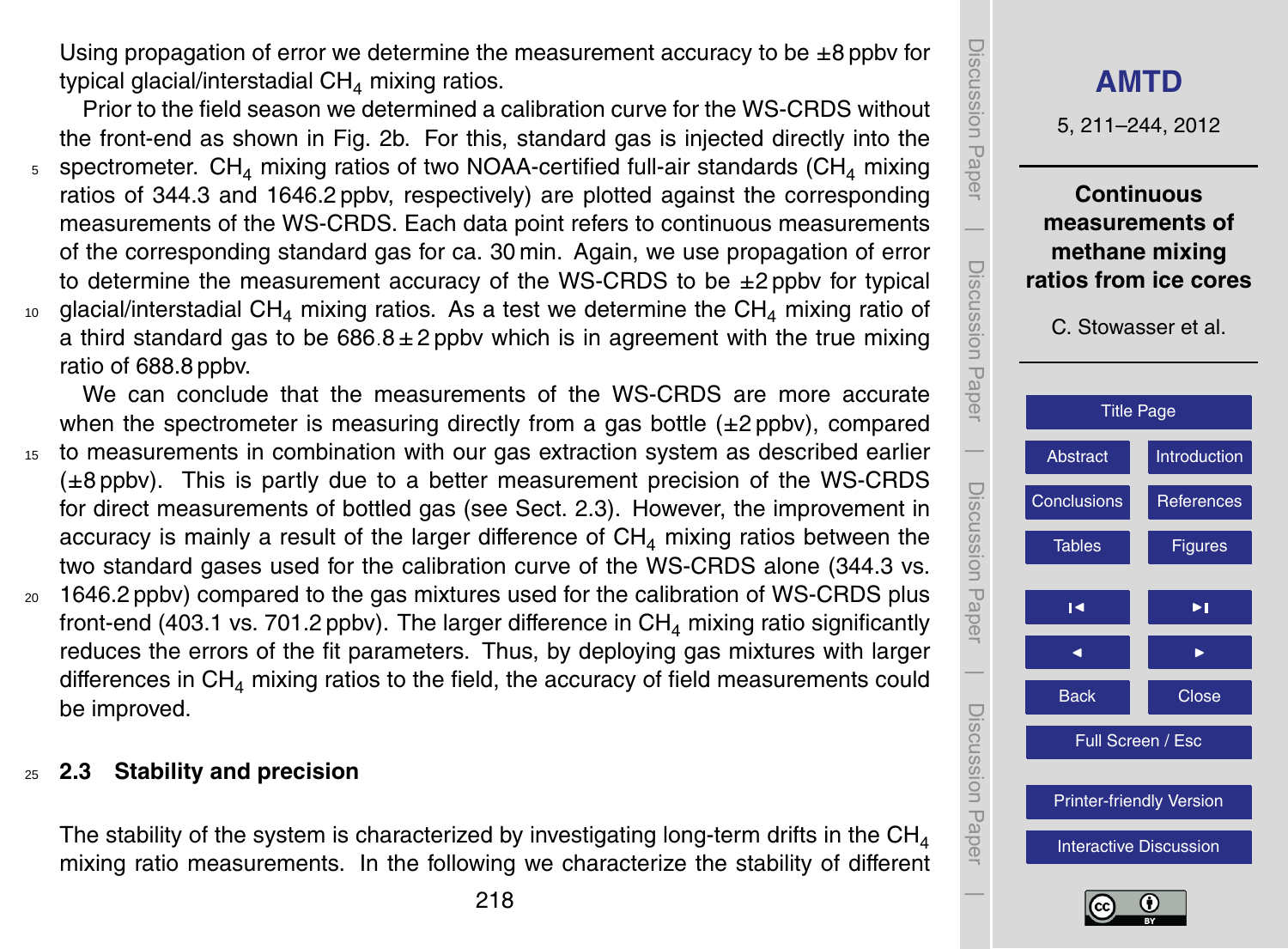<span id="page-8-0"></span>parts of the experimental setup and determine the precision of the corresponding  $CH<sub>4</sub>$ mixing ratio measurements.

First we characterize the stability of the WS-CRDS in combination with the gas extraction module. For this, we introduce a segmented flow of deionized water and bot-<sub>5</sub> tled gas (3.2 ml min<sup>-1</sup>, ca. 50 % air by volume) into the setup via the 6-port valve (#6 in Fig. [1\)](#page-27-0). Figure [3a](#page-29-0) shows  $CH<sub>4</sub>$  mixing ratio measurements of this segmented flow over a period of ca. 7 h. The measurement precision we state for the combination of WS-CRDS and gas extraction module is given by the standard deviation of the nonaveraged time series shown in Fig. [3a](#page-29-0) which is 0.7 ppbv (1*σ*).

<sup>10</sup> From this series of measurements we quantify the stability of the gas extraction system by applying an Allan variance test (described in detail by [Werle,](#page-26-0) [2011\)](#page-26-0). In brief, Allan variance [\(Allan,](#page-23-0) [1966\)](#page-23-0) describes the variance of the mean of a series of measurements for different integration times. In the theoretical case of zero-drift measurements, increasing integration times would unboundedly decrease the variance and, thus, the

- <sup>15</sup> standard deviation of the measurements. However, instrumental drifts will limit the decrease of the standard deviation due to progressively long integration times. Figure [3b](#page-29-0) shows the "Allan plot" of the measurement series in Fig. [3a](#page-29-0). For integration times *τ* up to seven minutes the Allan variance decreases and averaging of the signal can decrease the standard deviation of the  $CH<sub>4</sub>$  mixing ratio measurements. For longer <sup>20</sup> integration times instrumental drifts overcome the benefits of signal averaging, and the
- Allan variance increases.

The same stability test has been conducted for the WS-CRDS alone without the gas extraction module prior to the field season; we injected bottled gas into the WS-CRDS directly over a period of four days. The Allen variance of this time series (not shown) <sup>25</sup> reveals that signal averaging with integration times up to ca. 30 min improves the variance and yields a precision of ca. 0.6 ppbv for non-averaged measurements. We conclude that the  $CH<sub>4</sub>$  mixing ratio measurements of the WS-CRDS are more stable when the WS-CRDS is measuring directly from a gas bottle compared to measurements in combination with the gas extraction module. Thus, the limiting factor in terms of the



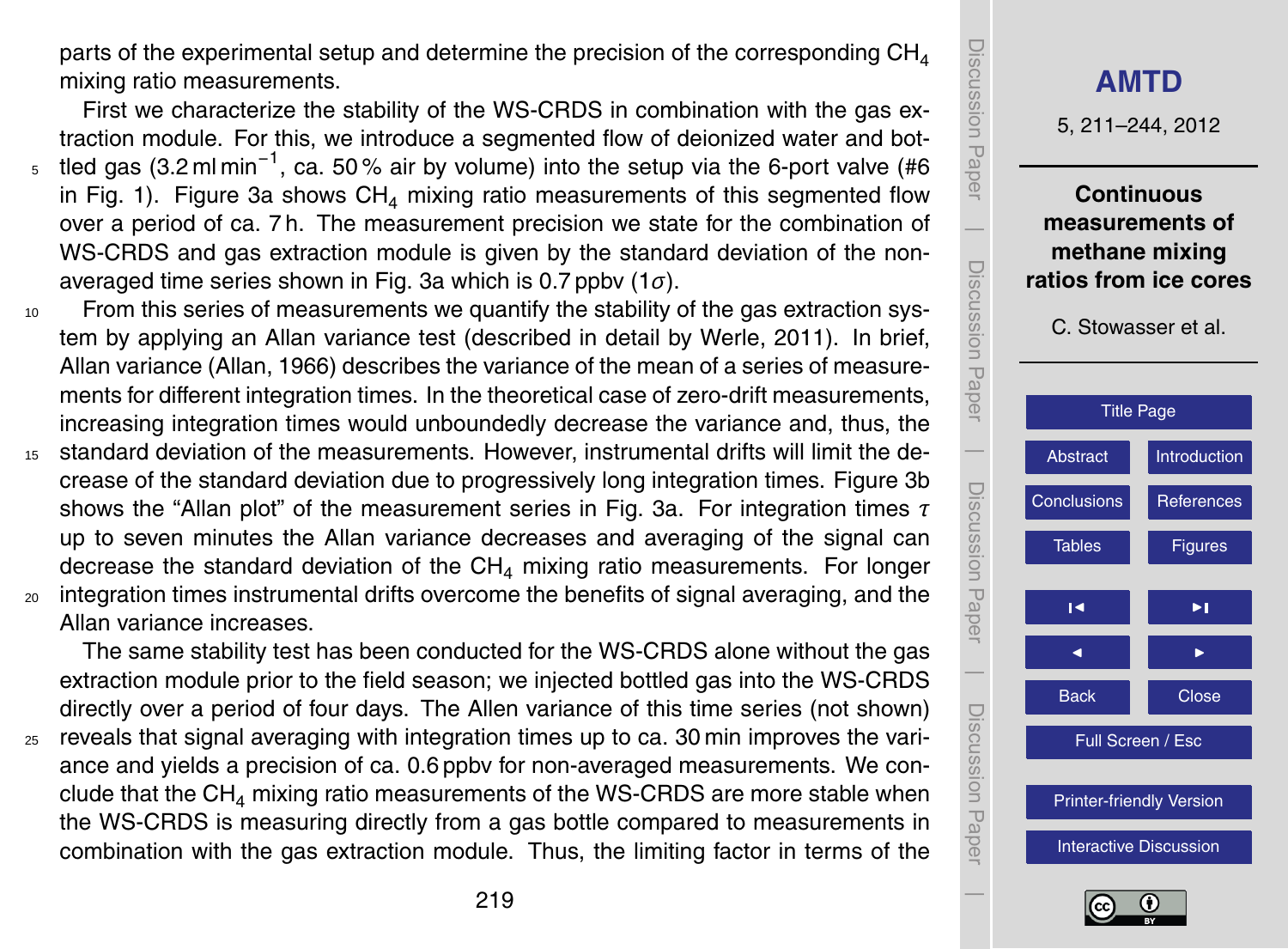stability of our measurements are instabilities in the gas extraction module and not in the measurement of the WS-CRDS.

We could not test the stability of the complete experimental setup, i.e. the combination of WS-CRDS, gas extraction module and the CFA system. The calibration series

<sup>5</sup> described in Sect. [2.2](#page-5-0) do include WS-CRDS, gas extraction module and CFA system (except the melt head) but are too short to perform an Allan variance test. The standard deviation of these calibration series is 0.8 ppbv (1*σ*). The calibration series do not include the melt head, but yield the closest estimate we can obtain for the precision of continuous measurements of  $CH<sub>4</sub>$  mixing ratios from ice cores. Thus, we estimate the <sup>10</sup> precision of our measurement technique to be slightly larger than 0.8 ppbv.

The results from the Allan variance test of the WS-CRDS alone show that the standard deviation of the averaged time series becomes larger than the standard deviation of the non-averaged time series (0.6 ppbv) for integration time longer than 14 h. This suggests that the WS-CRDS should be calibrated at least every 14 h to account for in- $15$  strumental drifts and to optimize the performance of CH<sub>4</sub> mixing ratio measurements.

The Allan variance tests of the WS-CRDS plus gas extraction module is too short to show integration times for which the standard deviation of the averaged time series becomes larger than the standard deviation of the non-averaged time series. However, this will be the case for integration times shorter than 14 h as found for the WS-CRDS <sup>20</sup> alone.

The results from the Allan variance tests suggest that more frequent calibrations could improve the performance of the system, since calibration of the system is done only once in 24 h (see Sect. [2.2\)](#page-5-0). To find the optimal frequency of calibrations a longer Allan variance test needs to be conducted that includes the complete experimental <sup>25</sup> setup.

It should be noted that the "Allan plot" of the WS-CRDS plus gas extraction module (Fig. [3b](#page-29-0)) and of the WS-CRDS alone (not shown) reveal a typical low-pass filter characteristic: For integration times *τ* shorter than ca. 20 s, the Allan variance deviates from the slope of 1*/τ* (dashed line), which represents the typical behavior in case of



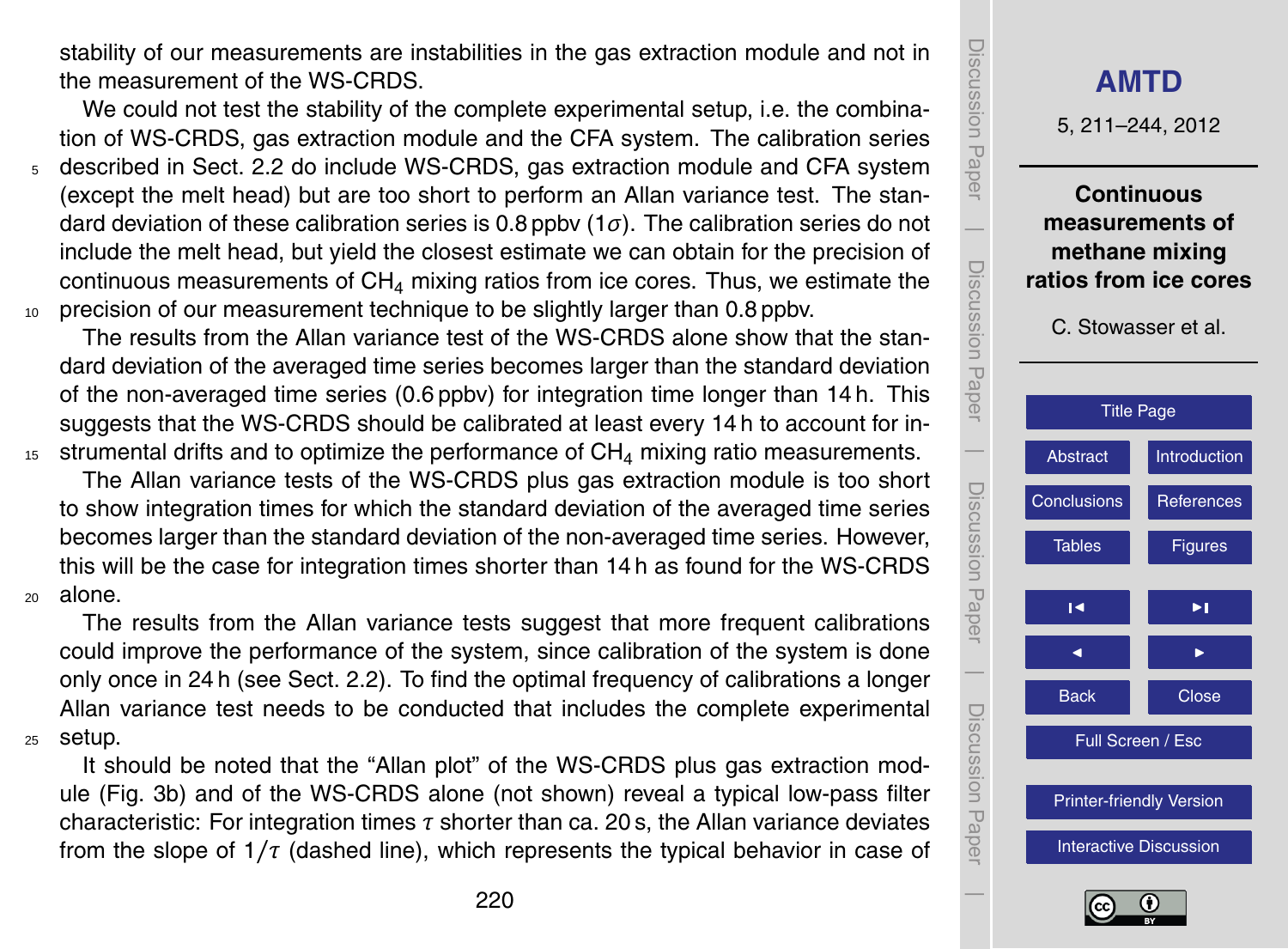<span id="page-10-0"></span>random noise (white noise) dominated measurements. This feature can be associated with software signal smoothing or a damping effect of fast concentration changes or fluctuations due to limitations in the gas sampling system [\(Werle,](#page-26-0) [2011\)](#page-26-0).

- [Ibrom et al.](#page-25-0) [\(2007\)](#page-25-0) found that the gas sampling system can act as a low-pass filer for <sup>5</sup> measurements of water vapor fluxes by damping fast ambient concentration changes and high-frequency fluctuations. We exclude such an effect of the gas sampling system for our measurements of  $CH<sub>4</sub>$  mixing ratios, because we observe a low-pass filtering effect also when the WS-CRDS is measuring bottled gas, where we assume a  $CH<sub>4</sub>$ mixing ratio constant over time. This suggests that the WS-CRDS and not the gas <sup>10</sup> sampling system causes the low-pass filtering. The WS-CRDS processes the raw data (ring-down times) and reports a  $CH<sub>4</sub>$  mixing ratio to the user. Thus, damping of high
- frequencies due to software signal smoothing is certainly a possibility but needs to be confirmed by further investigations.

# **2.4 Modifications on the WS-CRDS**

 $15$  For CH<sub>4</sub> mixing ratio analysis we use a modified version of a commercially available WS-CRDS. The original version is a WS-CRDS from Picarro Inc. (CFADS36  $CH_4|CO_2|H_2O$  analyzer, for details see [Crosson,](#page-24-0) [2008\)](#page-24-0). In this section we present the modifications necessary to make the spectrometer applicable for continuous measurements from ice cores.

# <sup>20</sup> **2.4.1 Gas flow and pump rate**

Gas flow through the WS-CRDS is maintained by a diaphragm pump which is located at the exhaust of the spectrometer. For precise spectroscopic measurements of mixing ratios a constant pressure in the optical cavity of the WS-CRDS is crucial. A sensitive pressure transmitter records the cavity pressure and sends a feedback to a proportional <sup>25</sup> control valve located at the outlet of the cavity. In this way the valve regulates the cavity

pressure (225*.*00±0*.*05 mbar) and the gas flow through the spectrometer.

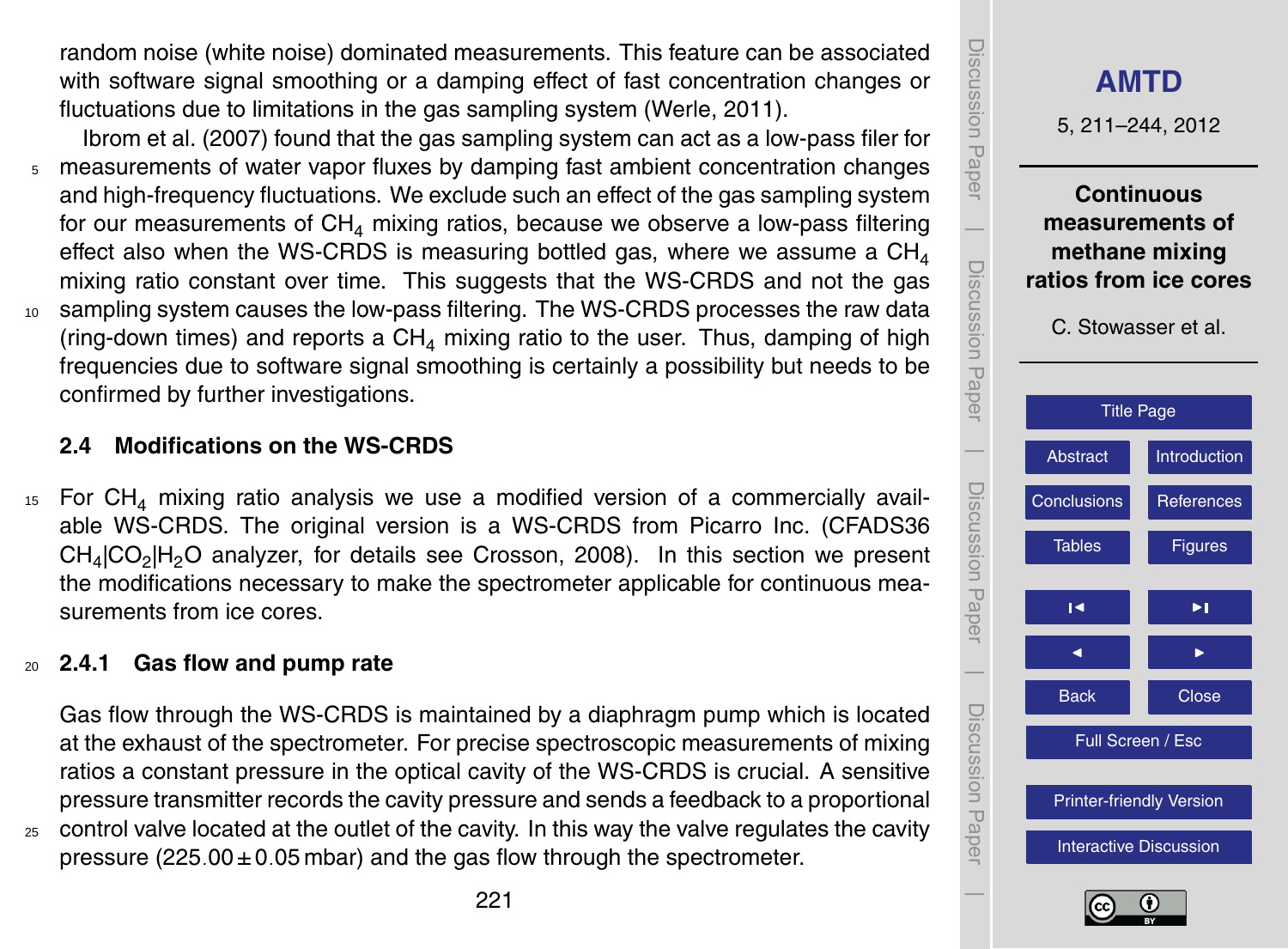By default, the WS-CRDS is designed for sample gas flows between 70– 400 ml min<sup>-1</sup>. In the case of continuous measurements from ice cores the sample flow is set by the melt speed of the CFA system to 1.6 ml min<sup>-1</sup>. When operating the WS-CRDS at a gas flow of 1.6 ml min<sup>-1</sup> the cavity pressure cannot be maintained con-<sup>5</sup> stant. We applied the following modifications on the gas flow path to enable stable operation of the WS-CRDS at a gas flow of 1.6 ml min<sup>-1</sup>:

- **–** An orifice at the inlet of the WS-CRDS is replaced with a fused silica capillary (0.18 mm ID, length ca. 1 m) to increase resistance for the inlet gas flow.
- **–** A needle valve (SS-SS2-A, Swagelok Company) is placed between the propor-<sup>10</sup> tional control valve at the outlet of the cavity and the diaphragm pump, which makes it possible to adjust the pump rate.

It is noteworthy that we also tried to dilute the sample gas with helium in the ratio 1 : 20, in order to increase the gas flow through the WS-CRDS and to be able to use the original version without modifications. To measure the total amount of sample gas within <sup>15</sup> the air-helium mixture we used an oxygen sensor (FOSPOR-R probe, Ocean Optics Inc.). This sensor was installed within the WS-CRDS as close to the sample cavity as possible to get approximately simultaneous measurements of the oxygen and  $CH_4$ mixing ratios of the air-helium mixture. However, this approach was unsuccessful because uncertainties in the oxygen measurement were too large and measurements of

 $20$  CH<sub>4</sub> mixing ratio could not be corrected for the dilution with helium without introducing unfeasible large errors.

# **2.4.2 Cavity pressure and fitting routine**

The continuous flow of gas through the WS-CRDS is subject to dispersion (sample mixing) and memory effects (e.g. interaction of  $CH<sub>4</sub>$  molecules with surfaces). Thus, every <sup>25</sup> signal in the continuous sample flow is smoothed when analyzed by the spectrometer.

The average time a sample molecule spends in each volume of the WS-CRDS is long when the spectrometer is operated at the low sample gas flow of 1.6 ml min<sup>-1</sup>,



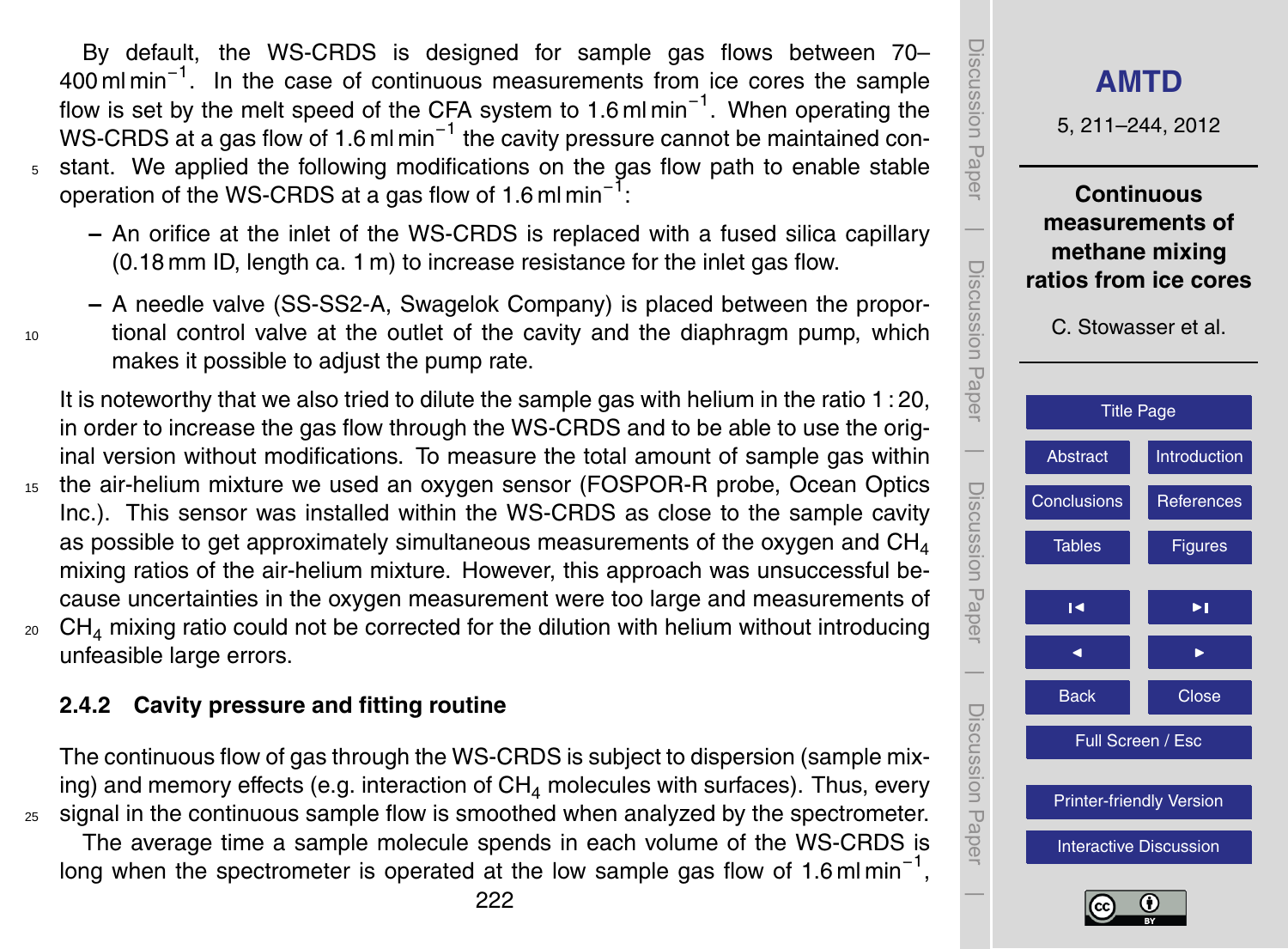<span id="page-12-0"></span>compared to default operation at gas flows between 70 and 400 ml min<sup>-1</sup>. Therefore, dispersion and memory effects in the WS-CRDS increase and reduce the optimal resolution of  $CH<sub>4</sub>$  mixing ratio measurements.

To improve resolution, the pressure in the sample cavity, which is with ca. 33 cm<sup>3</sup> <sup>5</sup> by far the largest volume in the spectrometer, is reduced from 225 mbar to 60 mbar. The internal volume of the WS-CRDS is reduced by switching to small-diameter tubing throughout the spectrometer and by removing a gas filter at the inlet.

As a consequence of the lower cavity pressure and the volume reduction, sample gas dispersion and memory effects in the spectrometer decrease. We quantify this <sup>10</sup> improvement in Sect. [3.2.3,](#page-20-0) where we compare the optimal resolution of modified and original WS-CRDS.

To determine the  $CH<sub>4</sub>$  mixing ratio in air, the software of the WS-CRDS applies a spectral fit to the absorption feature of  $\mathsf{CH}_4$ . The low pressure in the sample cavity reduces pressure-broadening effects and, thus, sharpens the absorption line of  $CH<sub>4</sub>$ 

15 (for detail see e.g. [Di Rocco,](#page-24-0) [2004;](#page-24-0) Demtröder, [2003\)](#page-24-0). A spectral fit tailored to the lower cavity pressure was provided and implemented into the software by the manufacturer Picarro.

The above-mentioned modifications enable us to use a commercial instrument for measurements of  $CH<sub>4</sub>$  mixing ratios from ice cores with a high temporal resolution. In <sup>20</sup> principle, these modifications can improve the measurement resolution of any spectrometer. However, in the case of continuous flow, small-sample applications as described in this work, the internal volume of the sample cavity is critical and should be

chosen to be as small as possible. Lowering the sample pressure in the cavity improves the measurements resolution, but decreases the precision due to a smaller signal-to-<sup>25</sup> noise ratio. Hence, one has to find a convenient agreement between resolution and

precision for each application.



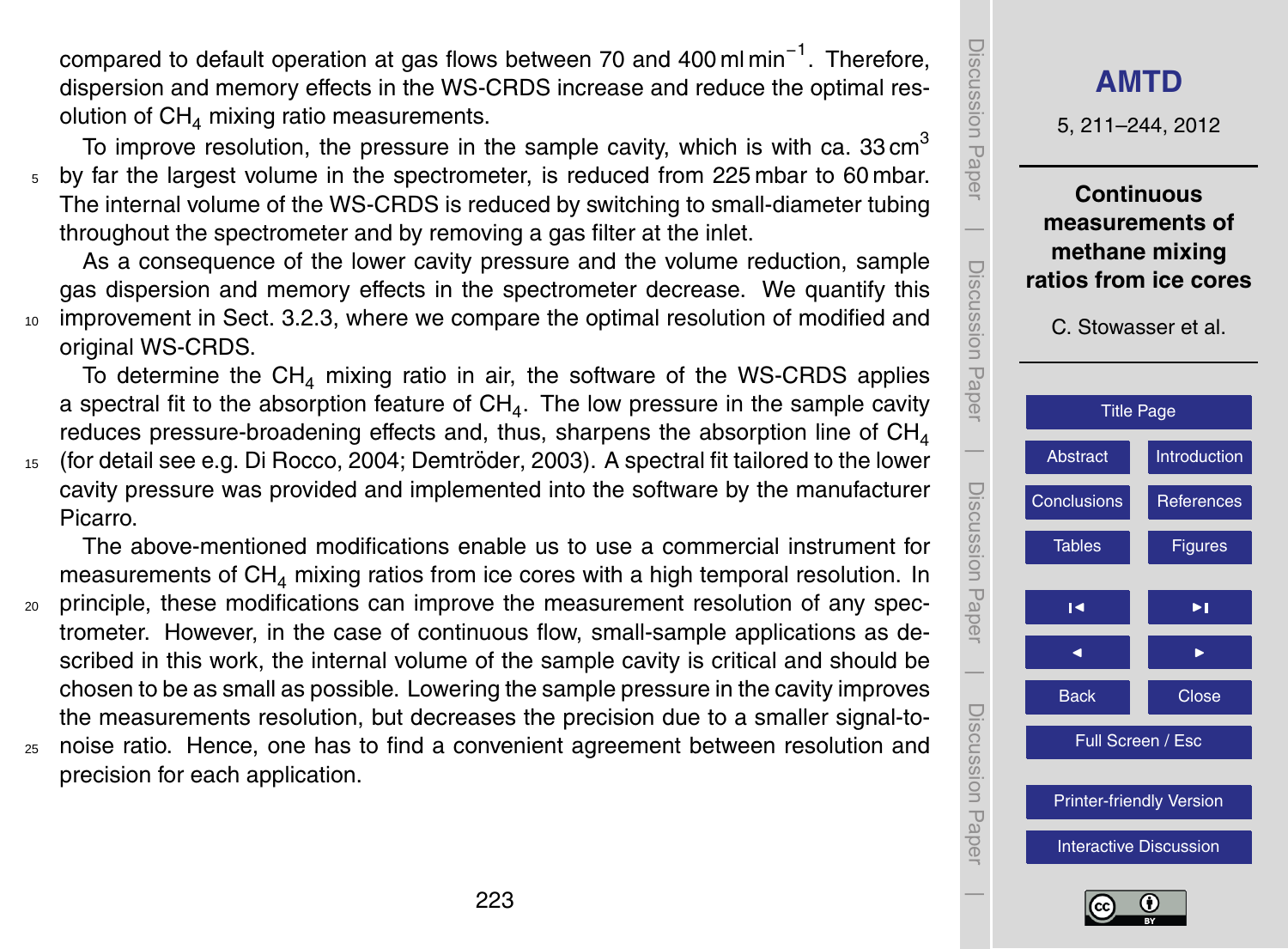# <span id="page-13-0"></span>**3 Results**

## **3.1 Field measurements**

Figure [4a](#page-30-0) shows ca. six hours of  $CH<sub>4</sub>$  mixing ratio raw data as recorded by the WS-CRDS during the 2011 NEEM field season including four CFA runs. Uncalibrated  $CH<sub>4</sub>$ 

mixing ratios of the four CFA runs are around 390 ppbv, each along 1.1 m of ice. Between two consecutive measurements, the WS-CRDS measures a mixture of deionized water and bottled gas  $(CH<sub>4</sub>$  mixing ratio of ca. 550 ppbv). Valve switches (#6 in Fig. [1\)](#page-27-0) between this mixture and the sample are indicated by dashed cyan lines. The end of each measurement is clearly defined since ambient air briefly enters the system  $10$  which results in spikes in the CH<sub>4</sub> mixing ratio. Approximately the first third of each measurement run is discarded due to sample dispersion and memory effects. This leaves ca. 0.7 m per CFA run for non-contaminated  $CH<sub>4</sub>$  mixing ratio measurements

(green segments).

Figure [4a](#page-30-0) also shows measurements of two gas mixtures with known  $CH<sub>4</sub>$  mixing ra-<sup>15</sup> tios (red line), which are injected into the system in order to calibrate the measurements (see Sect. [2.2\)](#page-5-0) and to evaluate the response of the experimental setup to a stepwise change in  $CH<sub>4</sub>$  mixing ratio (see Sect. [3.2.1\)](#page-15-0).

In Fig. [4b](#page-30-0) we show 25 consecutive measurements of  $CH<sub>4</sub>$  mixing ratios (green) on a depth scale (ca. 2340–2370 m from top, NEEM deep ice core). We convert the time

- $_{20}$  series of the measurements to a depth scale via the CFA melt rate of 3.5 cm min<sup>-1</sup>. The measurements cover a change in  $CH_4$  mixing ratio values of ca. 650 ppbv to ca. 540 ppbv. The measurements are calibrated using the 2-point calibration described earlier. In a second step we correct the measurements for a +25 ppbv bias we found compared to discrete measurements of  $CH<sub>4</sub>$  mixing ratios. As a comparison we show
- $25$  the discrete measurements of CH<sub>4</sub> mixing ratio (black diamonds) which were conducted at the University of Bern (reproducibility  $\pm 10$  ppby, melt-refreeze extraction, gas chromatography).



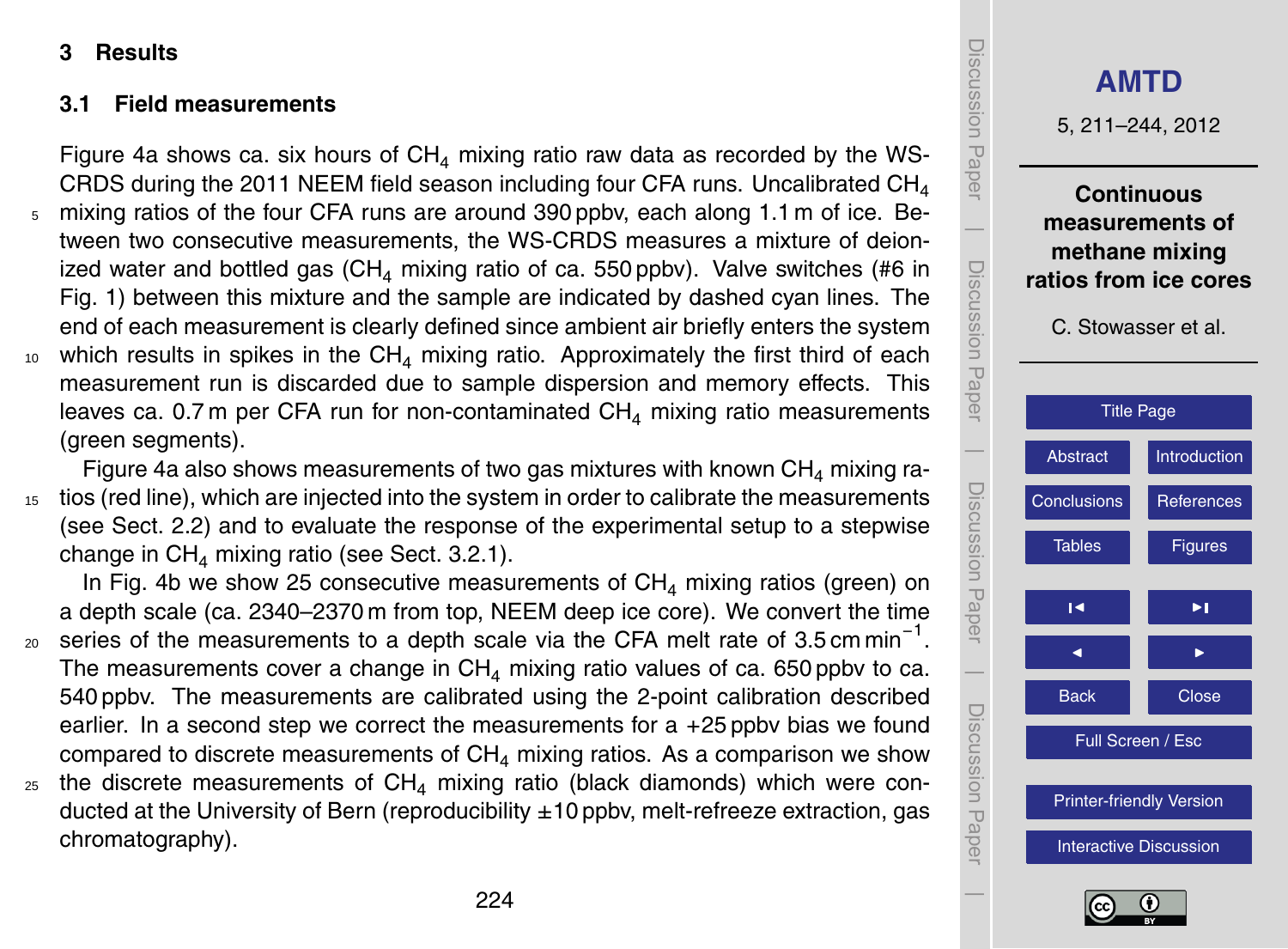The bias in our calibrated measurements suggests that the calibration of our experimental setup does not take into account all possible sources of error. A possible cause of the bias could be, that we inject the segmented flow for calibration downstream of the melt head. Thus, we do not include the melt head and the phase change from ice to

- <sup>5</sup> water into our calibration. By doing so, we make the assumption that both the sample and the calibration mixture are in equilibrium (with a constant mixing ratio of dissolved  $CH<sub>4</sub>$  molecules in the water phase) before the air-water mixture enters the debubbler. This, however, might not be the case and could lead to wrong correction factors for the calibration.
- <sup>10</sup> Furthermore, the water-to-gas ratio of the segmented flow for calibration differs slightly from the water-to-gas ratio of the sample flow which alters the mixing ratio of dissolved  $CH<sub>4</sub>$  molecules. The lack of a precise gas flow meter in the experimental setup, makes it impossible to compare the gas flow rate of the segmented calibration flow with the sample flow. It is therefore possible that differences in the water-to-gas 15 ratio result in wrong correction factors.

Also, the 21 reservoir of deionized water used for the segmented calibration flow (upper left in Fig. [1\)](#page-27-0) is constantly purged with 20 ml min−<sup>1</sup> of nitrogen gas (ca. 100 % nitrogen). Thus, we can assume saturation of the deionized water with nitrogen. Once the nitrogen-saturated water is mixed with the calibration gas (ca. 70 % nitrogen), the

- <sup>20</sup> nitrogen mixing ratios of the gas and of the water will start to equilibrate. The extra nitrogen will raise the nitrogen content of the calibration gas and, thus, lower its  $CH<sub>4</sub>$ mixing ratio. In this case, the correction factor of the calibration will be too high, which explains the positive bias in our results compared to discrete measurements of  $CH<sub>4</sub>$ mixing ratio.
- <sup>25</sup> As shown in Fig. [4b](#page-30-0), we can correct our continuous measurements with discrete measurements at similar depth to account for the bias. When correcting the continuous measurements with discrete measurements, the uncertainty from the discrete measurements will propagate and decrease the earlier stated accuracy of  $\pm 8$  ppby for the continuous measurements.

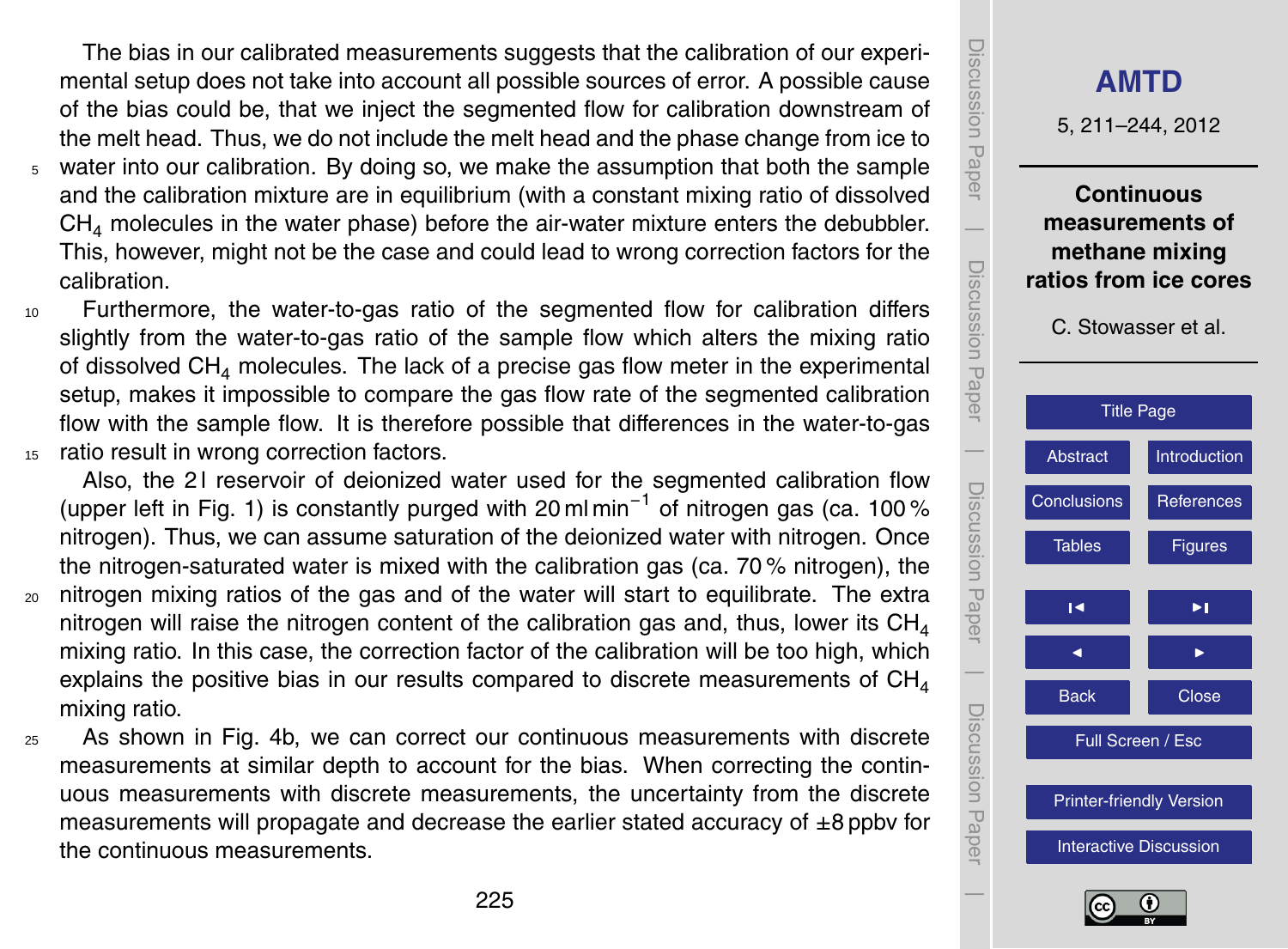<span id="page-15-0"></span>Gaps within the continuous measurements in Fig. [4b](#page-30-0) are due to dispersion and mixing effects during the first third of each measurement which have to be discarded. The reason being that it takes approximately 10 min (one third of a CFA run) to replace most of the gas molecules in the sample cavity of the WS-CRDS and other parts of the <sup>5</sup> experimental setup. These gaps could be minimized by reducing the large volumes in the experimental setup, like e.g. debubbler, gas extraction module and sample cavity of the WS-CRDS. Alternatively a larger CFA ice core sample would provide a higher gas flow and accelerate the exchange of gas molecules within the system.

#### **3.2 Resolution of continuous methane mixing ratio measurements**

### <sup>10</sup> **3.2.1 Measurement resolution**

To quantify dispersion and memory effects in the experimental setup and to estimate the resolution of  $CH<sub>4</sub>$  mixing ratio measurements we investigate the response of the experimental setup to a stepwise change in  $CH<sub>4</sub>$  mixing ratio. We here follow an approach similar to [Gkinis et al.](#page-24-0) [\(2010\)](#page-24-0), who used similar techniques to characterize a system for <sup>15</sup> continuous measurements of stable isotopes of water using a WS-CRDS.

The continuous flow of gas through the experimental setup is subject to dispersion and memory effects. Thus, every signal in the continuous sample flow is smoothed when analyzed by the system. This sets a limit to the measuring resolution of the system. A stepwise change between two different  $CH<sub>4</sub>$  mixing ratios is injected into <sup>20</sup> the system via a 4-port valve (#4 in Fig. [1\)](#page-27-0). In the theoretical case of zero dispersion and memory effects, the change between two  $CH<sub>4</sub>$  mixing ratios can be described by a scaled version of the Heaviside unit step function  $H(t)$  as:

 $S(t) = (C_2 - C_1)\mathcal{H}(t) + C_1$ 

where the valve switch takes place at  $t = 0$  and  $C_1$  and  $C_2$  are the CH<sub>4</sub> mixing ratios <sup>25</sup> of the two gas mixtures as measured by the WS-CRDS. The measured signal which

Discussion PaperDiscussion Paper **[AMTD](http://www.atmos-meas-tech-discuss.net)** 5, 211–244, 2012 **Continuous**  $\overline{\phantom{a}}$ **measurements of methane mixing** Discussion PaperDiscussion Paper **ratios from ice cores** C. Stowasser et al. **[Title Page](#page-0-0)**  $\overline{\phantom{a}}$ [Abstract](#page-1-0) [Introduction](#page-1-0) Discussion PaperDiscussion Paper [Conclusions](#page-21-0) **[References](#page-23-0)** Tables **[Figures](#page-27-0)**  $\overline{\phantom{a}}$  $\overline{\phantom{a}}$  $\overline{\phantom{a}}$  Discussion PaperBack **N** Close Discussion Pape Full Screen / Esc [Printer-friendly Version](http://www.atmos-meas-tech-discuss.net/5/211/2012/amtd-5-211-2012-print.pdf) [Interactive Discussion](http://www.atmos-meas-tech-discuss.net/5/211/2012/amtd-5-211-2012-discussion.html)  $\overline{\phantom{a}}$ 



(1)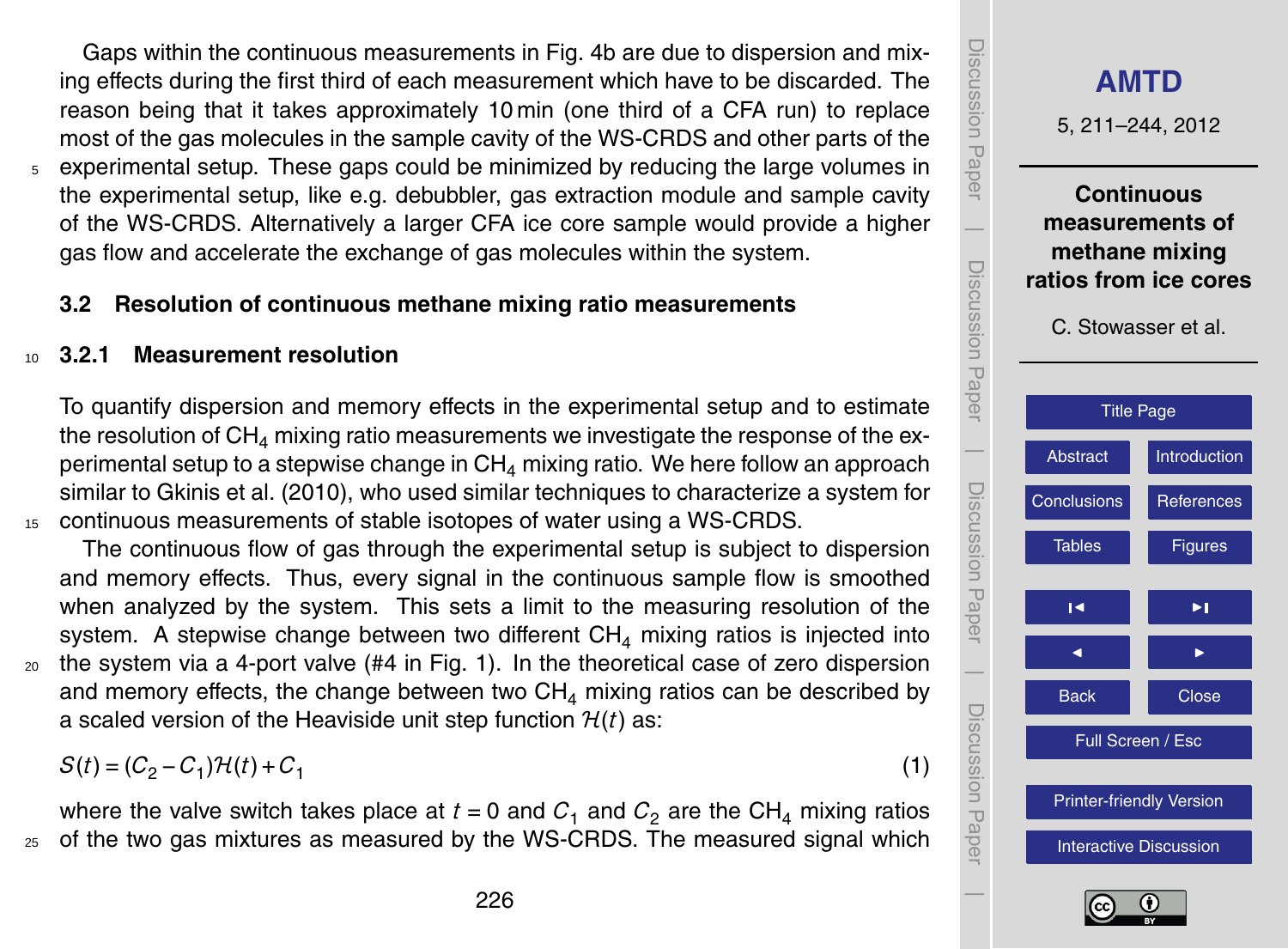is smoothed by dispersion and memory effects can be described as the convolution of *S*(*t*) with a smoothing function *G*:

 $m(t) = [S * G](t)$ , (2)

where *m*(*t*) is the signal as measured by the WS-CRDS. Figure [5a](#page-31-0) shows the nor- $5$  malized WS-CRDS signal as a response to a stepwise change in CH<sub>4</sub> mixing ratios at a gas flow rate of 1.6 ml min<sup>-1</sup> (black dots). A fit to the data using a scaled version of the cumulative distribution function (cdf) of a log-normal distribution is shown as a dashed red line. The derivative of the measured signal *dm/d t* gives the response of the experimental setup to a scaled version of the  $\delta_{\text{Dirac}}$  pulse:

$$
\frac{dm}{dt} = \frac{dS}{dt} * G = (C_2 - C_1) \frac{d\mathcal{H}}{dt} * G = (C_2 - C_1) \delta_{\text{Dirac}} * G. \tag{3}
$$

Figure [5b](#page-31-0) shows the derivative of the normalized step response shown in Fig. [5a](#page-31-0), i.e. the response of the system to a  $\delta_{Dirac}$  pulse (black dots). The derivative of the cdf fit is shown as a dashed red line. We define the normalized derivative  $m'$  as

$$
m' = \frac{dm}{dt} * (C_2 - C_1)^{-1}.
$$
 (4)

 $\frac{1}{15}$  The transfer function  $\hat{G}(f)$  of the experimental setup is the Fourier transform of the normalized derivative m<sup>'</sup>:

$$
\hat{G}(t) = \int_{-\infty}^{\infty} m' e^{-2\pi i t t} dt,
$$
\n(5)

where *f* is the frequency. The magnitude of the transfer function describes how the amplitude of a periodic input signal of a certain frequency is damped when analyzed <sup>20</sup> by the system. Figure [5c](#page-31-0) shows the magnitude of the transfer function (black dots) of the system. For example, the amplitude of a periodic input signal with a frequency of 0.004 s<sup>-1</sup> is attenuated by 80% after being analyzed by the system compared to

 Discussion PaperDiscussion Paper  $\overline{\phantom{a}}$  Discussion PaperDiscussion Paper  $\overline{\phantom{a}}$ 

Discussion Paper

Discussion

 $\overline{\phantom{a}}$ 

**Paper** 

Discussion Paper

Discussion<br>Paper

 $\overline{\phantom{a}}$ 

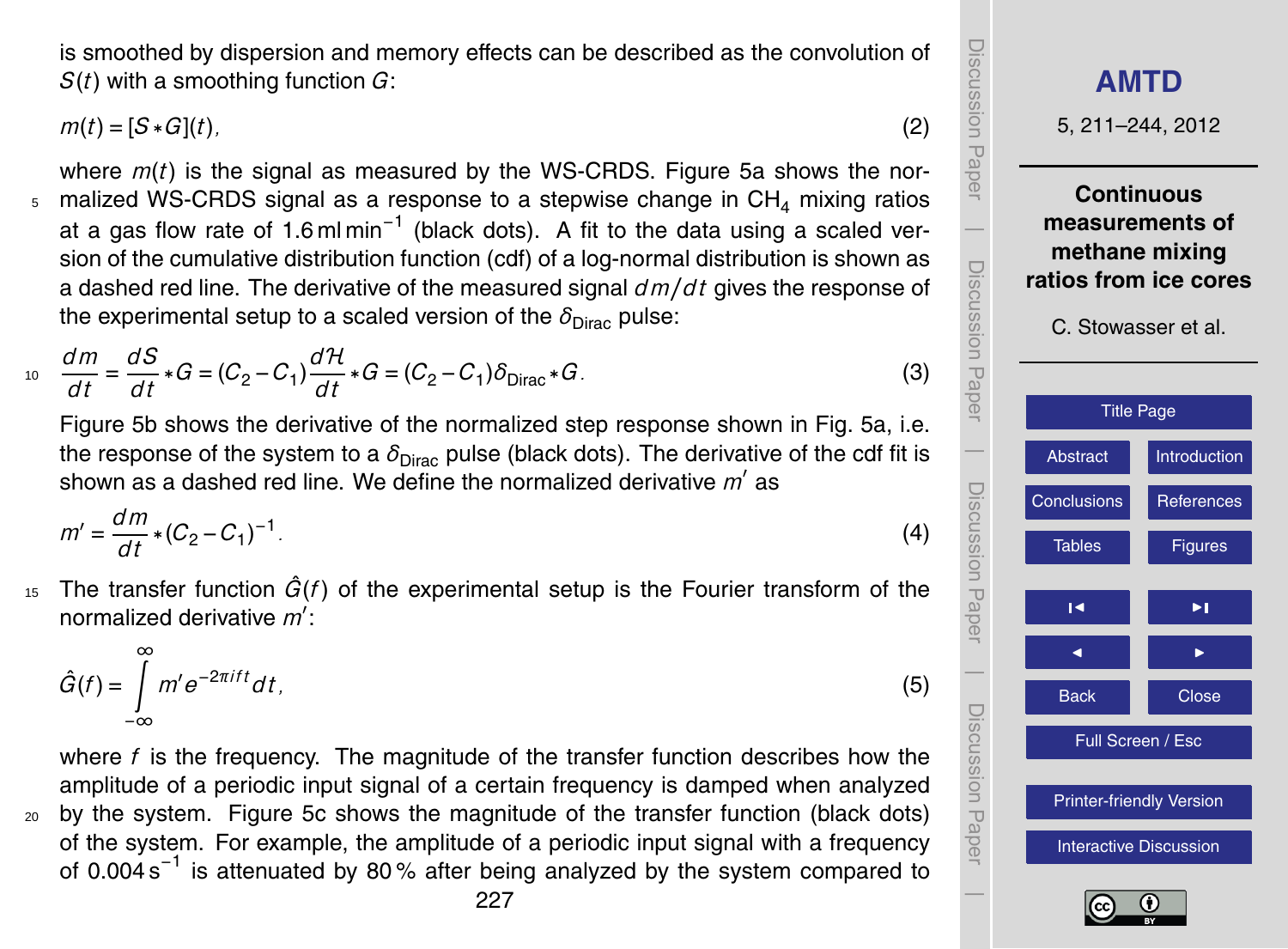<span id="page-17-0"></span>the amplitude of the input signal. The transfer functions of the derivative of the cdf fit represents the theoretical zero-noise case (dashed red line). Due to noise in the measurements, it is not possible to resolve any periodic input signal with a frequency larger than ca.  $0.01 \, \text{s}^{-1}$  which sets the optimal temporal resolution of our system.

<sup>5</sup> We convert the time scale *t* in seconds to a length scale *x* in meters by using the CFA melt rate of ca. 3.5 cm min<sup>-1</sup>. Hereby we can estimate the spatial resolution of  $CH<sub>4</sub>$  mixing ratio measurements along an ice core. This determines the maximal spatial resolution of our measurement technique (WS-CRDS and front-end) to be ca. 6 cm. Thus, our system can detected a damped version of periodic input signals with a wave-<sup>10</sup> length longer than 6 cm.

The spatial resolution of 6 cm in combination with the high measurements speed of typically 20–25 m of ice per day is the main advantage of our measurement technique. The semi-automated method with a gas chromatograph coupled to the CFA system [o](#page-25-0)ffers the same measurement speed but the resolution is limited to 15 cm [\(Schupbach](#page-25-0) ¨  $15$  [et al.,](#page-25-0) [2009\)](#page-25-0). Discrete measurements of CH<sub>4</sub> mixing ratios from ice cores yield a typical [m](#page-25-0)easurement speed of 10–12 samples per day and a resolution of 140 cm [\(Loulergue](#page-25-0) [et al.,](#page-25-0) [2008\)](#page-25-0) up to 100 cm for detailed studies over short parts of the core (e.g. [Fluckiger](#page-24-0) ¨ [et al.,](#page-24-0) [2004;](#page-24-0) [Huber et al.,](#page-25-0) [2006\)](#page-25-0).

# **3.2.2 Comparing the measurement resolution to the firn response**

<sup>20</sup> In this section we compare the estimated resolution of the continuous measurements of CH<sup>4</sup> mixing ratio (6 cm, see Sect. [3.2.1\)](#page-15-0) to the resolution available from different ice cores using firn modeling.

The porous firn layer at the top 40–120 m of the ice sheet causes diffusive smoothing of the atmospheric signal (e.g. [Schwander et al.,](#page-25-0) [1988;](#page-25-0) [Battle et al.,](#page-23-0) [1996\)](#page-23-0). This

<sub>25</sub> limits the temporal resolution at which variations in atmospheric composition are preserved in the air bubbles. The firn acts as a low-pass filter for the atmospheric signal, and high frequency variations, such as the annual cycles of various trace gases, are not recorded in the ice. Here we shall study the frequency response of the firn layer



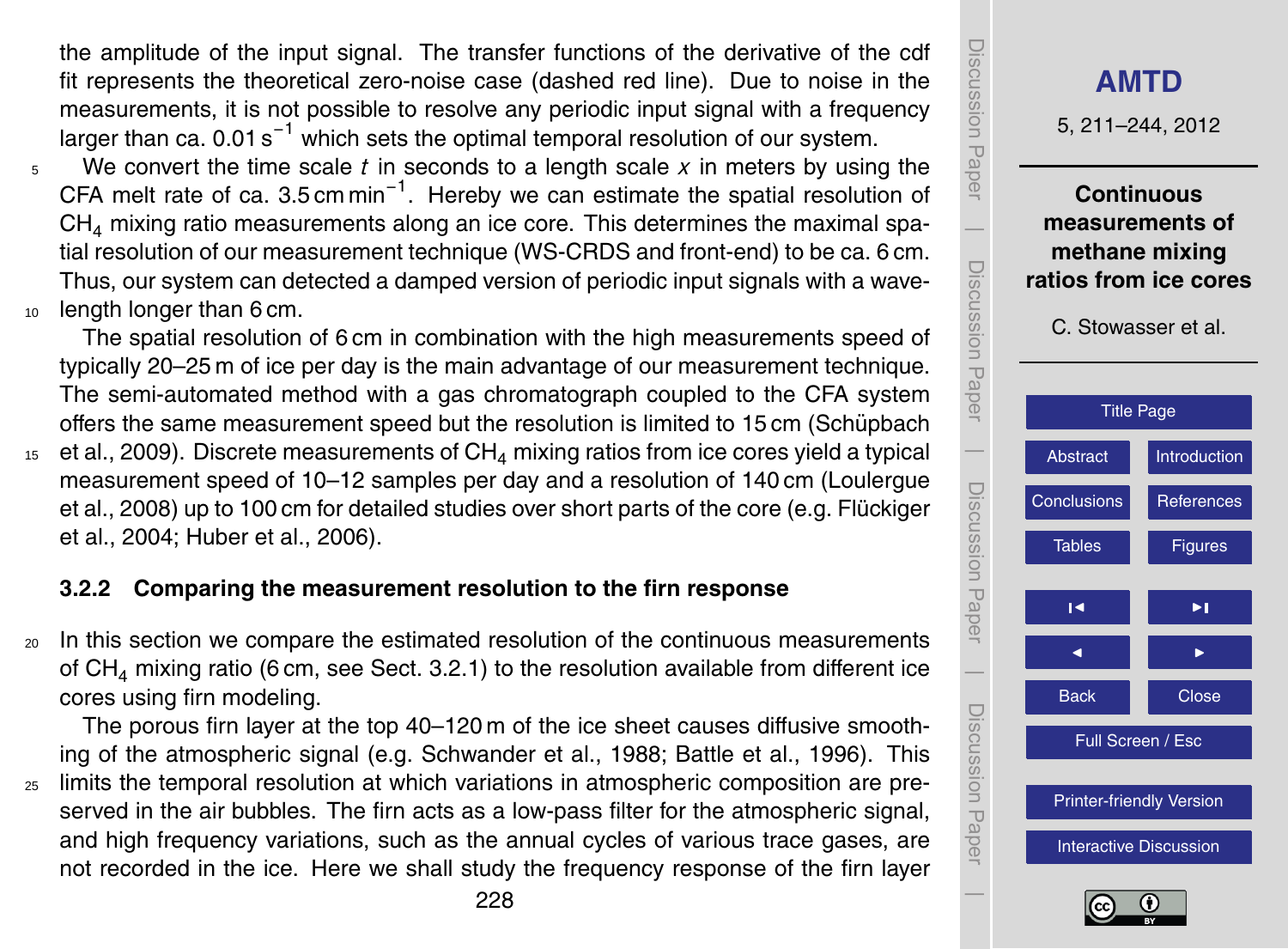<span id="page-18-0"></span>to assess how atmospheric variations at different frequencies are attenuated and preserved. Knowing the accumulation rate and thinning function in the ice sheet, the temporal CH<sub>4</sub> variations in the atmosphere can be mapped onto spatial CH<sub>4</sub> variations along a drilled ice core. By comparing the transfer function of the firn to that of our  $_5$  experimental setup we can assess whether our measurements capture all the  $\mathrm{CH}_4$ variations recorded in the ice core, i.e. whether we are over- or undersampling the available climatic signal.

We use the Center for Ice and Climate firn air model [\(Buizert et al.,](#page-23-0) [2011\)](#page-23-0) to model gas transport in the porous firn. The model was adapted to allow calculation of mixing <sup>10</sup> ratios in the closed pores. We force the model at the surface with a unit step function in  $CH<sub>4</sub>$  mixing ratio, equivalent to the step function we used to characterize the experimental setup. We model the firn response on a time scale; this can easily be converted to a depth scale by multiplying with the annual layer thickness *λ* at the depth considered. Ice flow reduces the layer thicknesses towards the bed; we base our estimates of

<sup>15</sup> *λ* on a preliminary NEEM depth-age scale constructed by matching of reference horizons to the NGRIP GICC05 time scale (S. O. Rasmussen, personal communication 2011).

We analyze four time slices representing different climatic conditions, and degrees of annual layer thinning. The first two represent the early and late Holocene, with ages of

- $20 \text{ J}$  kyr and 7 kyr before present (1 kyr = 1000 yr); these periods are present in the NEEM ice core at annual layer thicknesses of  $\lambda = 18$  and  $\lambda = 11$  cm, respectively. For both we use the modern day firn air transport characteristics as described by [Buizert et al.](#page-23-0) [\(2011\)](#page-23-0). The effects of Holocene temperature and accumulation variability on the firn transport properties are not taken into account as they are small [\(Schwander et al.,](#page-26-0)
- <sup>25</sup> [1997;](#page-26-0) [Goujon et al.,](#page-24-0) [2003\)](#page-24-0). Note that for these two cases the time response of the firn is assumed to be identical; they only differ in the amount of layer thinning they experienced. Atmospheric variation in the late Holocene will be more easily resolved, due to less severe layer thinning in this part of the core compared to the early Holocene.



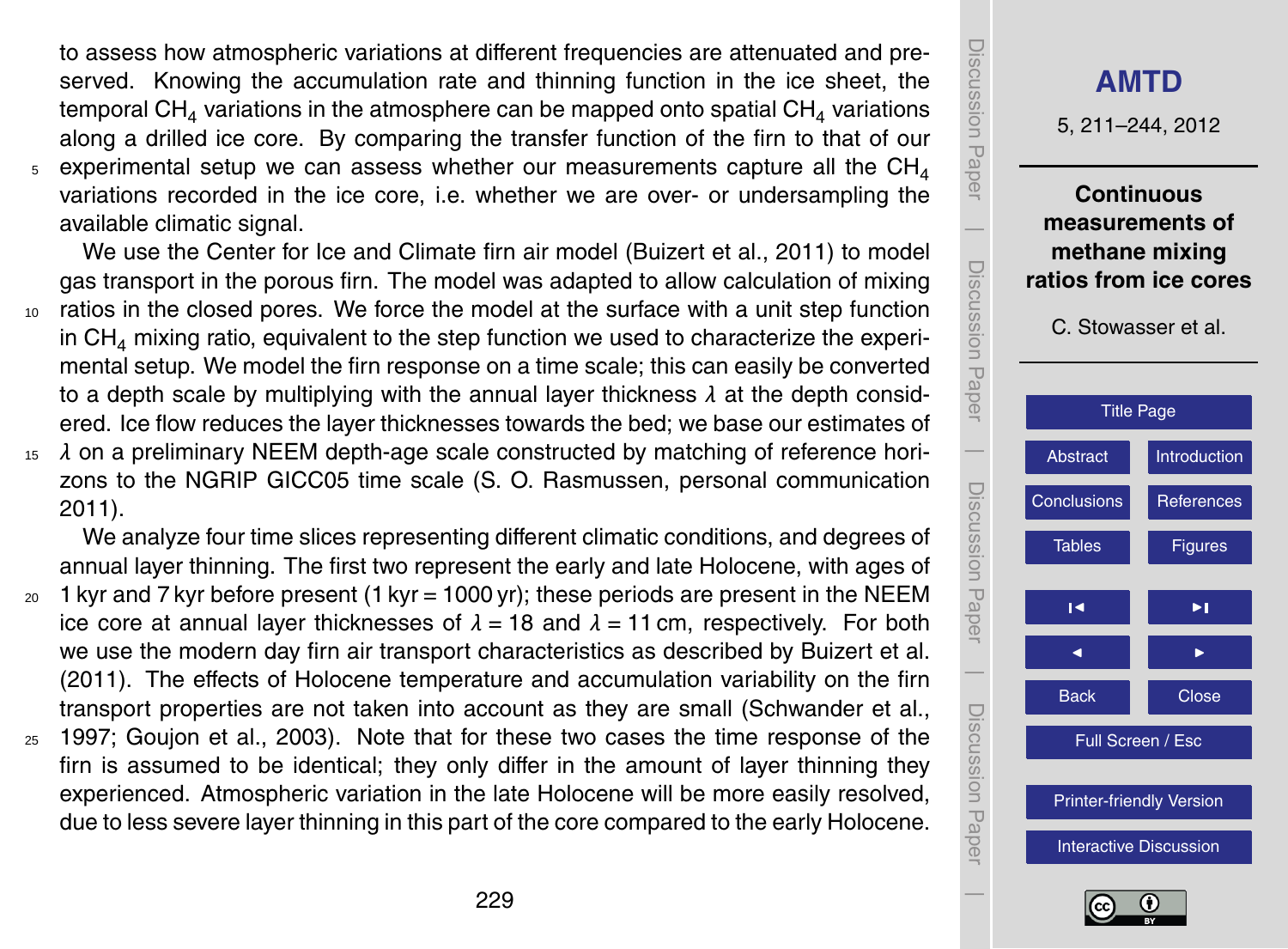<span id="page-19-0"></span>The other two time slices represent the glacial period, with ages of 23 kyr (LGM) and 66 kyr before present; with  $\lambda = 1$  and  $\lambda = 0.5$  cm, respectively. Modeling the firn transport in the past requires detailed knowledge of the firn denisty profile and transport properties. Unfortunately the relationship between density and diffusivity is highly <sup>5</sup> [s](#page-24-0)ite specific and not well represented by measurements on finite firn samples [\(Fabre](#page-24-0) [et al.,](#page-24-0) [2000\)](#page-24-0). The current day diffusivity-depth relationship can be reconstructed using measurements of trace gas mixing ratios in firn air samples [\(Rommelaere et al.,](#page-25-0) [1997;](#page-25-0) [Trudinger et al.,](#page-26-0) [1997\)](#page-26-0). However, since climatic conditions strongly influence the firn transport properties, this is of limited use when considering e.g. ice from glacial periods <sup>10</sup> [\(Schwander et al.,](#page-26-0) [1997\)](#page-26-0). We estimate the LGM accumulation at NEEM to be around

- [8](#page-23-0) cm yr<sup>-1</sup> ice equivalent based on reconstructions for the NGRIP ice core [\(Andersen](#page-23-0) [et al.,](#page-23-0) [2004\)](#page-23-0); our estimate of the mean annual temperature is −50 ◦C based on an inversion study of borehole thermometry at GRIP by [Dahl-Jensen et al.](#page-24-0) [\(1998\)](#page-24-0). With [a](#page-23-0)n accumulation rate of 8 cm yr−<sup>1</sup> and a mean annual temperature of −49*.*5 ◦C [\(Battle](#page-23-0)
- <sup>15</sup> [et al.,](#page-23-0) [1996\)](#page-23-0), South Pole offers a good modern day analog for NEEM during the LGM. Consequently we have tuned the effective diffusivity of the model to firn air measurements from modern day South Pole. We increased the depth of convective mixing until gravitational fractionation matched LGM data from the GRIP core [\(Schwander et al.,](#page-26-0) [1997\)](#page-26-0).
- <sup>20</sup> In Fig. [6a](#page-32-0) we show the comparison of the firn responses from the four analyzed time slices. Furthermore, we compare the firn responses to the normalized step-response of the experimental setup (see Sect. [3.2.1\)](#page-15-0). For the normalized step-response we converted from measurement time to depth using the CFA melt rate of ca. 3.5 cm min $^{\text{-}1}.$ Figure [6b](#page-32-0) shows the transfer functions of the five responses shown in Fig. [6a](#page-32-0).
- $25$  It must be noted that the modeled firn response, particularly during the glacial, has a high uncertainty. By using South Pole as a realistic modern analog this uncertainty is minimized; we estimate the firn response time shoud be accurate within 50 % for the glacial, and within 25 % for the Holocene. Even with such a high uncertainty we can conclude that the continuous measurements of  $CH<sub>4</sub>$  mixing ratio can resolve all



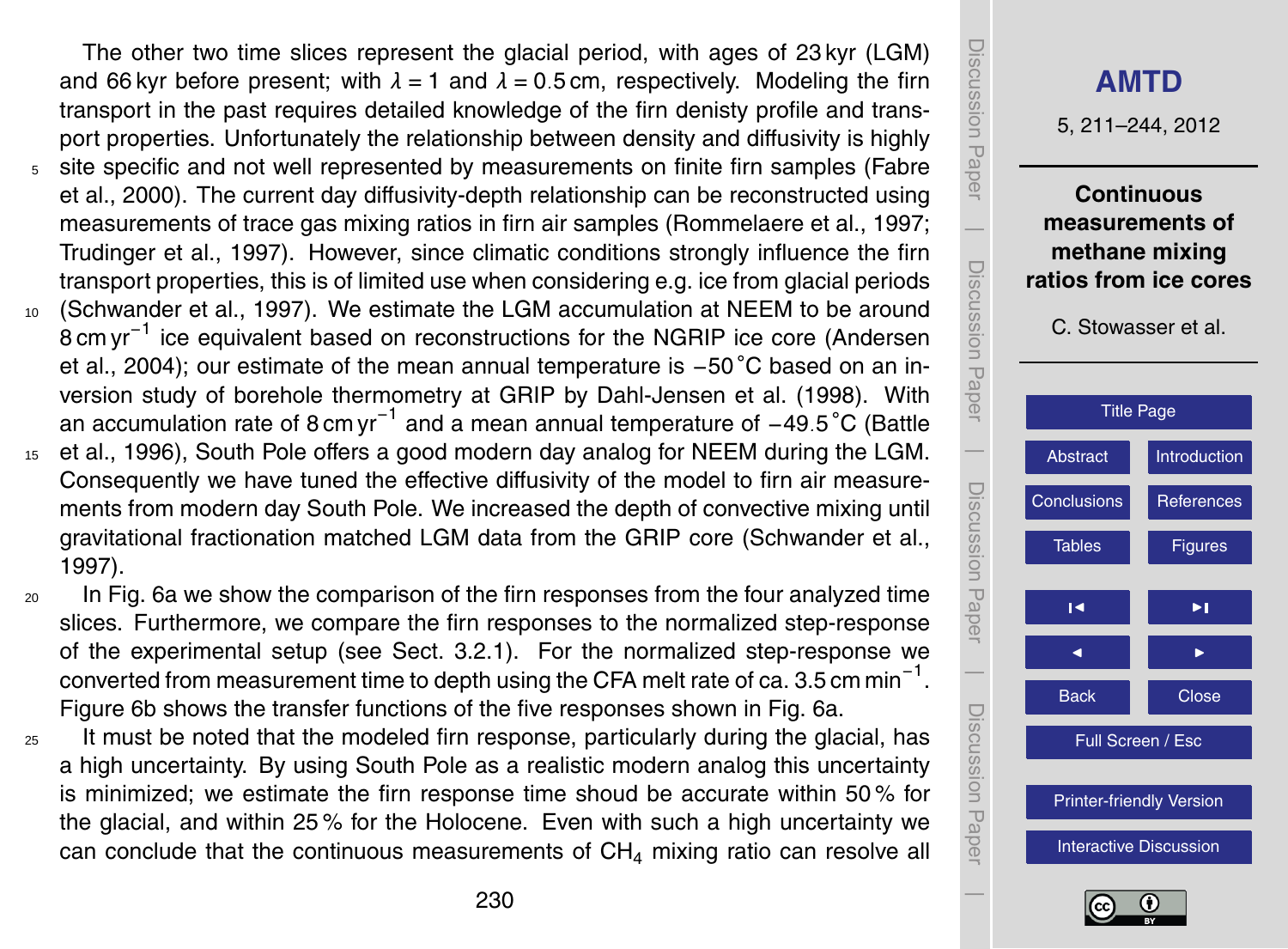<span id="page-20-0"></span>climatically relevant  $CH<sub>4</sub>$  variations in the firn column with wavenumbers smaller than 0.1 cm $^{-1}$  down to a depth of 1980 m (66 kyr BP). CH<sub>4</sub> variations in the firn column with wavenumbers larger than 0.15 cm $^{-1}$  cannot be resolved due to measurement noise. Nevertheless, a higher resolution of the continuous measurements of  $CH<sub>4</sub>$  mixing <sup>5</sup> ratios from ice cores would be beneficial. A higher measurement resolution would shorten the gaps between consecutive measurements (see Sect. [3.1\)](#page-13-0). Furthermore, non-atmospheric variations in  $CH<sub>4</sub>$  mixing ratio found in the ice could be resolved better, such as in-situ production of  $CH_4$  or high  $CH_4$  mixing ratios associated with melt layers.

# **3.2.3 Improving measurement resolution of the WS-CRDS**

- <sup>10</sup> To quantify the improvement in resolution of the modified version of the WS-CRDS compared to the original version as mentioned in Sect. [2.4](#page-10-0) we use the same techniques as described in Sect. [3.2.1.](#page-15-0) Omitting the front-end, gas was directly injected into the original and modified spectrometer, respectively. Figure [7a](#page-33-0) shows the normalized responses of the original analyzer (gray squares) and the modified analyzer
- $15$  (black dots) to an identical stepwise change in CH<sub>4</sub> mixing ratio at a gas flow rate of 2 ml min<sup>-1</sup>. A cdf fit to the data is shown as a dashed red line. The modified analyzer responds faster to a change in  $CH<sub>4</sub>$  mixing ratio: it takes 250 s to go from 10 % to 90 % of the normalized step using the original analyzer, whereas it takes only 48 s using the modified analyzer.
- <sup>20</sup> Figure [7b](#page-33-0) shows the time derivative of the normalized responses from which we calculate the transfer functions of the original and modified analyzer as shown in Fig. [7c](#page-33-0). The amplitude of a periodic input signal with a frequency of 0.001 s<sup>-1</sup> e.g. is attenuated by 20 % of the original amplitude in the original analyzer. However, in the modified analyzer the same input signal is not attenuated noticeably. By comparing the transfer
- <sup>25</sup> functions of the analyzer to the transfer function of the cdf fit (dashed red lines) we find that the original analyzer cannot resolve periodic input signals with frequencies larger than ca. 0.01 s<sup>-1</sup> due to noise in the measurements. Using the modified analyzer it is



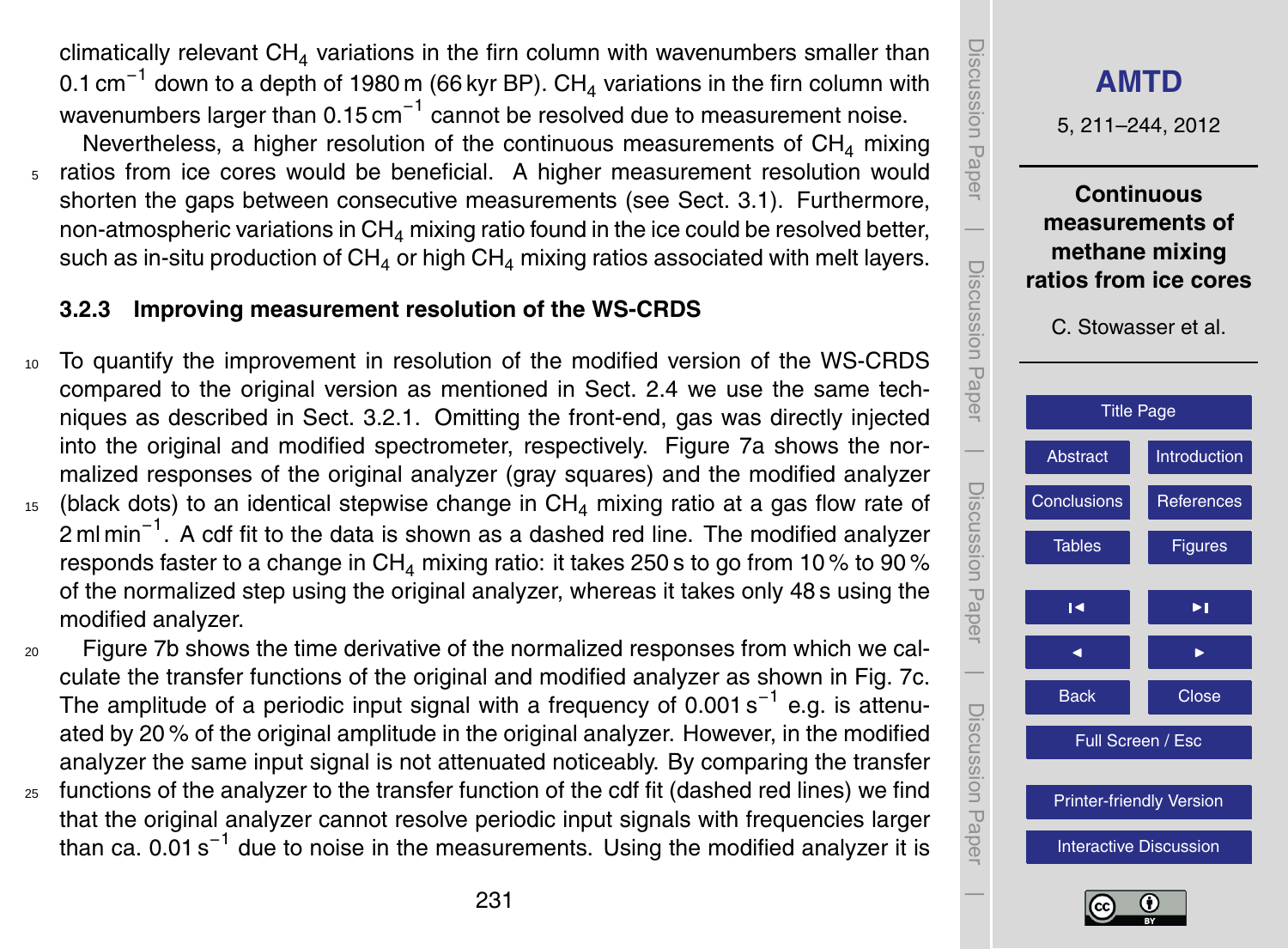<span id="page-21-0"></span>possible to resolve periodic input signals with frequencies up to ca. 0.03 s<sup>-1</sup>. We can conclude that the modifications on the WS-CRDS improved the resolution of  $CH<sub>4</sub>$  mixing ratio measurement, which makes continuous measurements of  $CH<sub>4</sub>$  mixing ratios from ice cores feasible.

5 Comparing the optimal resolution of the modified spectrometer (0.03 s<sup>-1</sup>) with the optimal resolution of the modified spectrometer plus front-end as derived in Sect. [3.2.1](#page-15-0)  $(0.01 s<sup>-1</sup>)$ , we conclude that the front-end has a significant effect on the optimal resolution of continuous measurements of  $CH<sub>4</sub>$  mixing ratios from ice cores. To improve resolution even further it is necessary to minimize sample volumes both in the spec-<sup>10</sup> trometer (e.g. sample cavity) and in the front end (e.g. debubbler or gas extraction module).

## **4 Summary and conclusions**

We modified a commercially available WS-CRDS to make it suitable for continuous  $CH<sub>4</sub>$  mixing ratio measurements from ice cores in combination with a CFA system. <sup>15</sup> The modified flow path enables stable operation of the WS-CRDS at a gas flow of ca. 1.6 ml min<sup>-1</sup>. The reduced cavity pressure improves the resolution of the measurements considerably, allowing for highly resolved continuous measurements of  $CH<sub>4</sub>$ mixing ratios. The measurement resolution (ca. 6 cm) of the complete experimental setup, i.e. CFA system (except melt head), gas extraction module and WS-CRDS com- $20$  bined, is sufficient to resolve all climatic relevant CH<sub>4</sub> variations in the firn at least down to a depth of 1980 m of the NEEM deep ice core.

For the current system we determine a precision of 0.8 ppbv (1*σ*). We find that the limiting factor of the stability of the measurement technique is the CFA system and the gas extraction module and not the WS-CRDS. Given the current stability of the <sup>25</sup> system one calibration per day is not sufficient to capture and correct for all drifts in the measurement. By improving the stability of the gas extraction the precision of  $CH<sub>4</sub>$ mixing ratio measurements could be improved further.



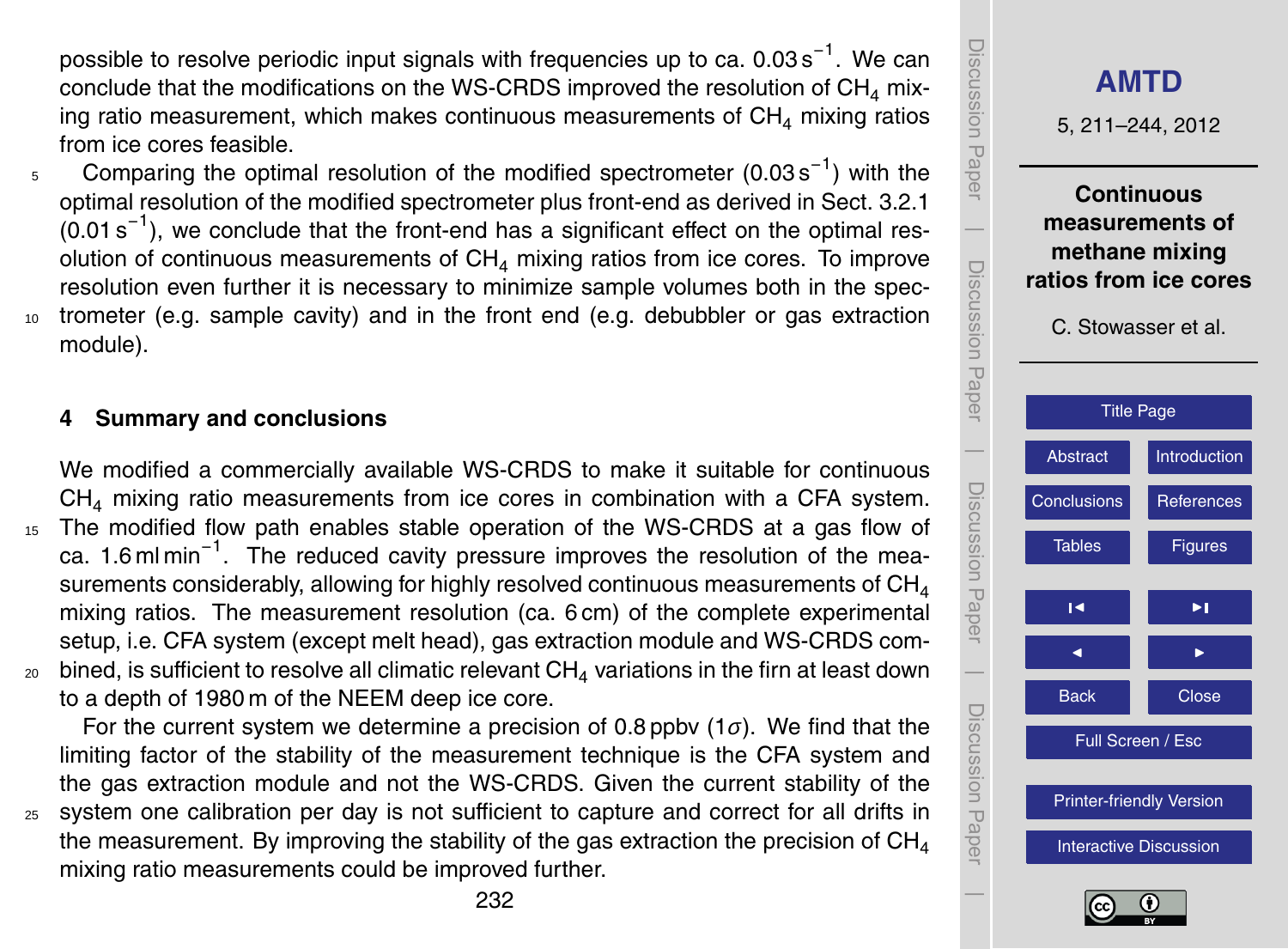We estimate the accuracy of continuous  $CH<sub>4</sub>$  mixing ratio measurements to be  $\pm$ 8 ppbv. By comparing the continuous measurements of CH<sub>4</sub> mixing ratios with traditional discrete measurements from the same ice core we find a concentrationindependent bias of ca. 25 ppbv between the two techniques. We can correct for this <sup>5</sup> bias using discrete measurements at similar depth.

We conclude that our new technique for continuous measurements of  $CH<sub>4</sub>$  mixing ratios from ice cores provides measurements of high resolution and precision. The spatial resolution of 6 cm in combination with the high measurement speed of typically 20–25 m of ice per day is the main advantage of our measurement technique. The <sup>10</sup> new technique is coupled to a CFA system where the chemical composition of the ice core is measured. Therefore, our system does not consume ice core samples solely dedicated for measurements of  $CH<sub>4</sub>$  mixing ratio.

*Acknowledgements.* We like to thank Eric Crosson, Chris Rella and Aaron van Pelt from Picarro Inc. for their support of this work. NEEM is directed and organised by the Center for Ice and Climate at the Niels Bohr Institute and US NSF, Oce of Polar Programs. It is supported by funding agencies and institutions in Belgium (FNRS-CFB and FWO), Canada (GSC), China (CAS), Denmark (FIST), France (IPEV, CNRS/INSU, CEA and ANR), Germany (AWI), Iceland (RannIs), Japan (NIPR), Korea (KOPRI), The Netherlands (NWO/ALW), Sweden (VR), Switzerland (SNF), UK (NERC) and the USA (US NSF, Oce of Polar Programs). LGGE contribution <sup>20</sup> was supported by the French ANR NEEM (ANR-07-VULN-09-001). This is Past4Future contribution no. 14. The research leading to these results has received funding from the European Union's Seventh Framework programme (FP7/2007–2013) under grant agreement no. 243908, Past4Future. Climate change – Learning from the past climate.



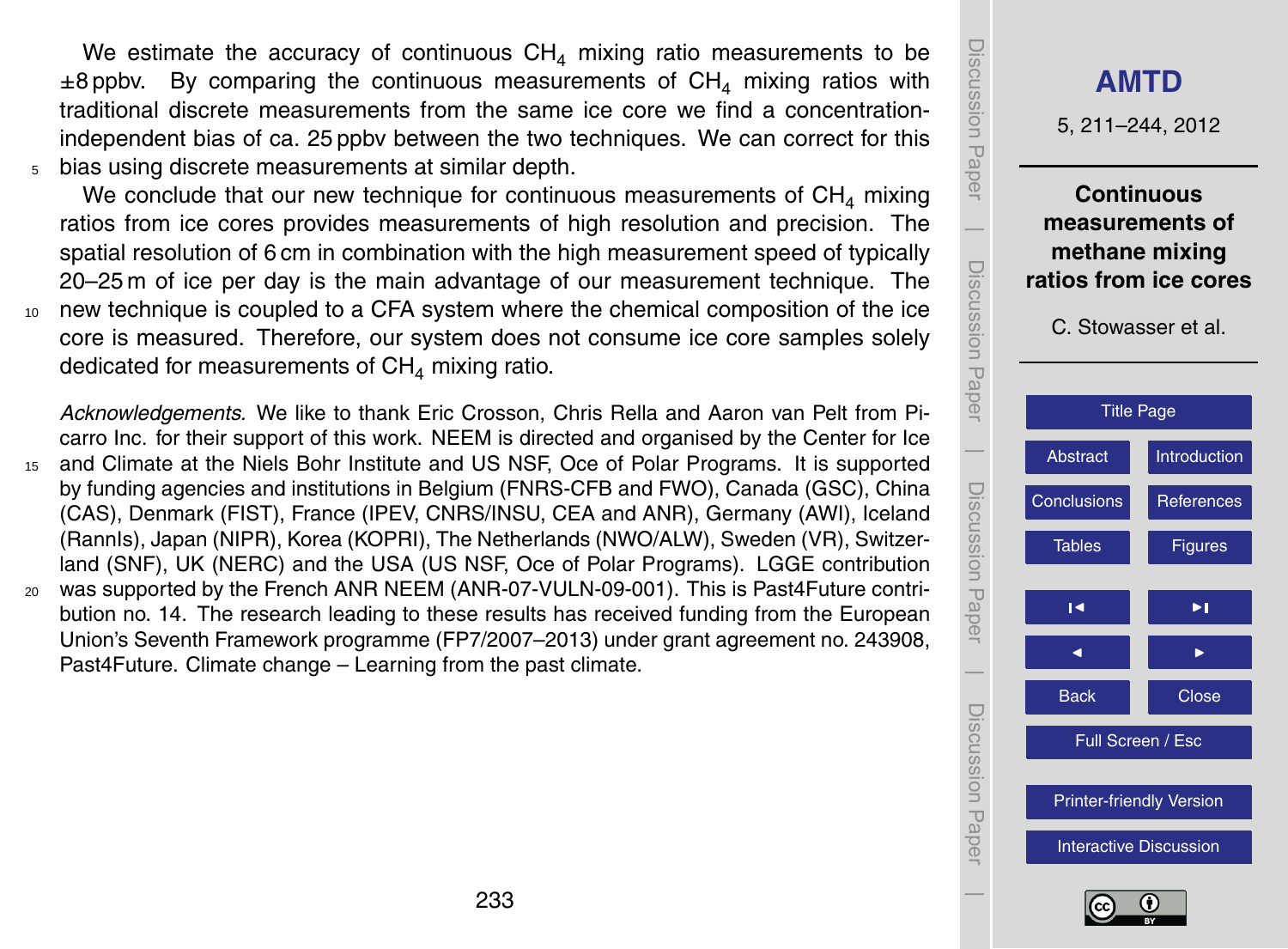#### <span id="page-23-0"></span>**References**

Allan, D.: Statistics of atomic frequency standards, P. IEEE, 54, 221–230, 1966. [219](#page-8-0)

- Andersen, K., Azuma, N., Barnola, J., Bigler, M., Biscaye, P., Caillon, N., Chappellaz, J., Clausen, H., Dahl-Jensen, D., Fischer, H., and members of the North Greenland Ice Core
- <sup>5</sup> Project: High-resolution record of Northern Hemisphere climate extending into the last interglacial period, Nature, 431, 147–151, [doi:10.1038/nature02805,](http://dx.doi.org/10.1038/nature02805) 2004. [230](#page-19-0)
- Battle, M., Bender, M., Sowers, T., Tans, P. P., Butler, J. H., Elkins, J. W., Ellis, J. T., Conway, T., Zhang, N., Lang, P., and Clarke, A. D.: Atmospheric gas concentrations over the past century measured in air from firn at the South Pole, Nature, 383, 231–235, [doi:10.1038/383231a0,](http://dx.doi.org/10.1038/383231a0) 10 1996, [228,](#page-17-0) [230](#page-19-0)
	- Bigler, M., Svensson, A., Kettner, E., Vallelonga, P., Nielsen, M., and Steffensen, J.: Optimization of high-resolution continuous flow analysis for transient climate signals in ice cores, Environ. Sci. Technol., 45, 4483–4489, [doi:10.1021/es200118j,](http://dx.doi.org/10.1021/es200118j) 2011. [214](#page-3-0)

Blunier, T. and Brook, E.: Timing of millennial-scale climate change in Antarctica and Greenland <sup>15</sup> during the last glacial period, Science, 291, 109, [doi:10.1126/science.291.5501.109,](http://dx.doi.org/10.1126/science.291.5501.109) 2001. [212](#page-1-0)

- Blunier, T., Spahni, R., Barnola, J.-M., Chappellaz, J., Loulergue, L., and Schwander, J.: Synchronization of ice core records via atmospheric gases, Clim. Past Discuss., 3, 365–381, [doi:10.5194/cpd-3-365-2007,](http://dx.doi.org/10.5194/cpd-3-365-2007) 2007. [212](#page-1-0)
- <sup>20</sup> Buizert, C., Martinerie, P., Petrenko, V. V., Severinghaus, J. P., Trudinger, C. M., Witrant, E., Rosen, J. L., Orsi, A. J., Rubino, M., Etheridge, D. M., Steele, L. P., Hogan, C., Laube, J. C., Sturges, W. T., Levchenko, V. A., Smith, A. M., Levin, I., Conway, T. J., Dlugokencky, E. J., Lang, P. M., Kawamura, K., Jenk, T. M., White, J. W. C., Sowers, T., Schwander, J., and Blunier, T.: Gas transport in firn: multiple-tracer characterisation and model intercompar-
- <sup>25</sup> ison for NEEM, Northern Greenland, Atmos. Chem. Phys. Discuss., 11, 15975–16021, [doi:10.5194/acpd-11-15975-2011,](http://dx.doi.org/10.5194/acpd-11-15975-2011) 2011. [229](#page-18-0)
- Capron, E., Landais, A., Chappellaz, J., Schilt, A., Buiron, D., Dahl-Jensen, D., Johnsen, S. J., Jouzel, J., Lemieux-Dudon, B., Loulergue, L., Leuenberger, M., Masson-Delmotte, V., Meyer, H., Oerter, H., and Stenni, B.: Millennial and sub-millennial scale climatic vari-<sup>30</sup> ations recorded in polar ice cores over the last glacial period, Clim. Past, 6, 345–365, [doi:10.5194/cp-6-345-2010,](http://dx.doi.org/10.5194/cp-6-345-2010) 2010. [212](#page-1-0)



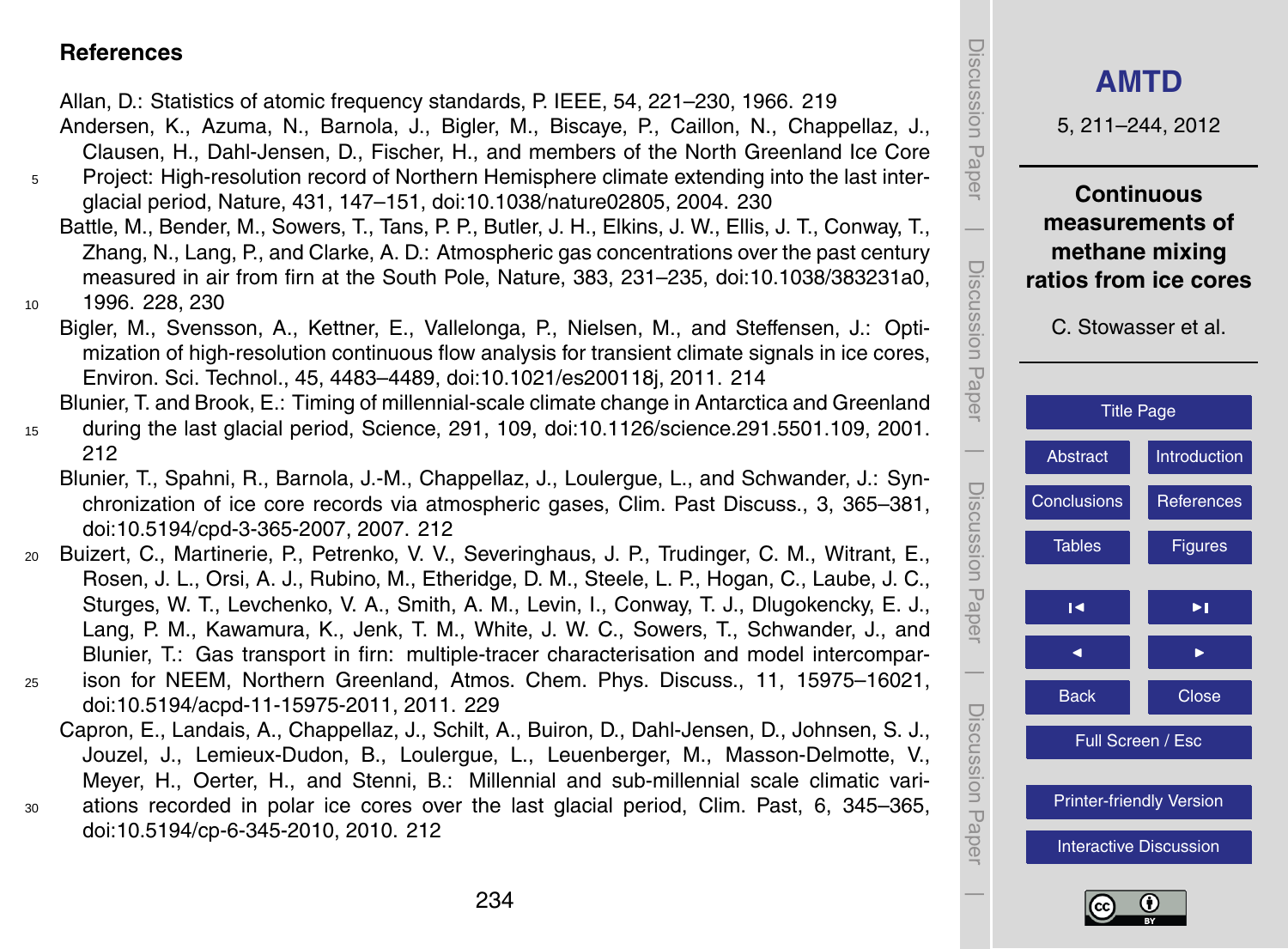

**[AMTD](http://www.atmos-meas-tech-discuss.net)**

5, 211–244, 2012

Discussion Paper

Discussion Paper

 $\overline{\phantom{a}}$ 

Discussion Paper

 $\overline{\phantom{a}}$ 

Discussion Paper

 $\overline{\phantom{a}}$ 

Discussion Paper

 $\overline{\phantom{a}}$ 

**Continuous**

<span id="page-24-0"></span>Chappellaz, J., Blunier, T., Raynaud, D., Barnola, J., Schwander, J., and Stauffer, B.: Synchronous changes in atmospheric  $CH<sub>4</sub>$  and Greenland climate between 40 and 8 kyr BP, Nature, 366, 443–445, [doi:10.1038/366443a0,](http://dx.doi.org/10.1038/366443a0) 1993. [212](#page-1-0)

Crosson, E.: A cavity ring-down analyzer for measuring atmospheric levels of methane, car-

- <sup>5</sup> bon dioxide, and water vapor, Appl. Phys. B, 92, 403–408, [doi:10.1007/s00340-008-3135-y,](http://dx.doi.org/10.1007/s00340-008-3135-y) 2008. [221](#page-10-0)
	- Dahl-Jensen, D., Mosegaard, K., Gundestrup, N., Clow, G., Johnsen, S., Hansen, A., and Balling, N.: Past temperatures directly from the Greenland ice sheet, Science, 282, 268, [doi:10.1126/science.282.5387.268,](http://dx.doi.org/10.1126/science.282.5387.268) 1998. [230](#page-19-0)
- 10 Demtröder, W.: Laser Spectroscopy, Springer-Verlag, 2003. [223](#page-12-0)
	- Di Rocco, H.: The exact expression of the Voigt profile function, J. Quant. Spectrosc. Ra., 92, 231–237, [doi:10.1016/j.jqsrt.2004.08.002,](http://dx.doi.org/10.1016/j.jqsrt.2004.08.002) 2004. [223](#page-12-0)
		- Fabre, A., Barnola, J., Arnaud, L., and Chappellaz, J.: Determination of gas diffusivity in polar firn: comparison between experimental measurements and inverse modeling, Geophys. Res.
- <sup>15</sup> Lett., 27, 557–560, [doi:10.1029/1999GL010780,](http://dx.doi.org/10.1029/1999GL010780) 2000. [230](#page-19-0)
- Flückiger, J., Blunier, T., Stauffer, B., Chappellaz, J., Spahni, R., Kawamura, K., Schwander, J., Stocker, T., and Dahl-Jensen, D.:  $N_2O$  and  $CH<sub>4</sub>$  variations during the last glacial epoch: Insight into global processes, Global. Biochem. Cy., 18, GB1020, [doi:10.1029/2003gb002122,](http://dx.doi.org/10.1029/2003gb002122) 2004. [213,](#page-2-0) [228](#page-17-0)
- <sup>20</sup> Gkinis, V., Popp, T., Johnsen, S., and Blunier, T.: A continuous stream flash evaporator for the calibration of an IR cavity ring-down spectrometer for the isotopic analysis of water, Isot. Environ. Healt. S., 46, 463–475, [doi:10.1080/10256016.2010.538052,](http://dx.doi.org/10.1080/10256016.2010.538052) 2010. [226](#page-15-0)
	- Goujon, C., Barnola, J., and Ritz, C.: Modeling the densification of polar firn including heat diffusion: application to close-off characteristics and gas isotopic fractionation for Antarctica
- <sup>25</sup> and Greenland sites, J. Geophys. Res., 108, 4792, [doi:10.1029/2002JD003319,](http://dx.doi.org/10.1029/2002JD003319) 2003. [229](#page-18-0) Güllük, T., Wagner, H., and Slemr, F.: A high-frequency modulated tunable diode laser absorption spectrometer for measurements of CO<sub>2</sub>, CH<sub>4</sub>, N<sub>2</sub>O, and CO in air samples of a few cm, Rev. Sci. Instrum., 68, 230, 1997. [213](#page-2-0)

Güllük, T., Slemr, F., and Stauffer, B.: Simultaneous measurements of CO $_2$ , CH $_4$ , and N $_2$ O in air

<sup>30</sup> extracted by sublimation from Antarctica ice cores: confirmation of the data obtained using other extraction techniques, J. Geophys. Res., 103, 15971–15978, 1998. [213](#page-2-0)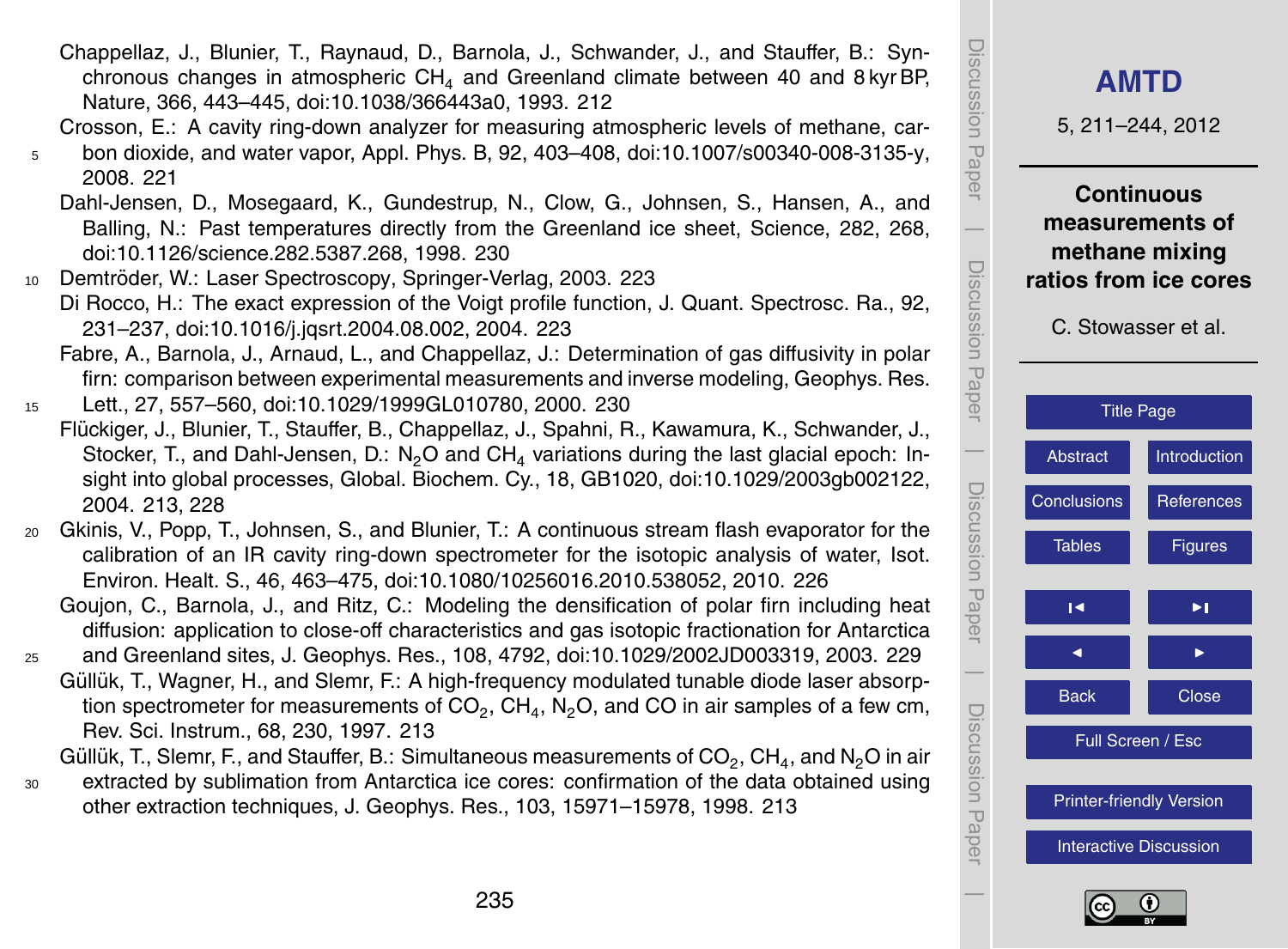- <span id="page-25-0"></span>Huber, C., Leuenberger, M., Spahni, R., Fluckiger, J., Schwander, J., Stocker, T., and Johnsen, S.: Isotope calibrated Greenland temperature record over Marine Isotope Stage 3 and its relation to  $CH_4$ , Earth Planet. Sc. Lett., 243, 504–519, [doi:10.1016/j.epsl.2006.01.002,](http://dx.doi.org/10.1016/j.epsl.2006.01.002) 2006. [228](#page-17-0)
- <sup>5</sup> Ibrom, A., Dellwik, E., Flyvbjerg, H., Jensen, N. O., and Pilegaard, K.: Strong low-pass filtering effects on water vapour flux measurements with closed-path eddy correlation systems, Agr. Forest Meteorol., 147, 140–156, [doi:10.1016/j.agrformet.2007.07.007,](http://dx.doi.org/10.1016/j.agrformet.2007.07.007) 2007. [221](#page-10-0)
	- Kaufmann, P., Federer, U., Hutterli, M., Bigler, M., Schupbach, S., Ruth, U., Schmitt, J., and ¨ Stocker, T.: An improved continuous flow analysis system for high-resolution field measure-
- <sup>10</sup> ments on ice cores, Environ. Sci. Technol., 42, 8044–8050, [doi:10.1021/es8007722,](http://dx.doi.org/10.1021/es8007722) 2008. [214,](#page-3-0) [215](#page-4-0)
- Loulergue, L., Schilt, A., Spahni, R., Masson-Delmotte, V., Blunier, T., Lemieux, B., Barnola, J., Raynaud, D., Stocker, T., and Chappellaz, J.: Orbital and millennial-scale features of atmospheric CH<sub>4</sub> over the past 800 000 years, Nature, 453, 383–386, [doi:10.1038/nature06950,](http://dx.doi.org/10.1038/nature06950) <sup>15</sup> 2008. [212,](#page-1-0) [228](#page-17-0)
- - Mitchell, L., Brook, E., Sowers, T., McConnell, J., and Taylor, K.: Multidecadal variability of atmospheric methane, 1000–1800 CE, J. Geophys. Res.-Biogeo., 116, G02007, [doi:10.1029/2010jg001441,](http://dx.doi.org/10.1029/2010jg001441) 2011. [213](#page-2-0)

Press, W., Flannery, B., Teukolsky, S., and Vetterling, W.: Numerical recipes, vol. 3, Cambridge <sup>20</sup> Univ Press, 2007. [217](#page-6-0)

Rommelaere, V., Arnaud, L., and Barnola, J.: Reconstructing recent atmospheric trace gas concentrations from polar firn and bubbly ice data by inverse methods, J. Geophys. Res., 102, 30069–30083 [doi:10.1029/97JD02653,](http://dx.doi.org/10.1029/97JD02653) 1997. [230](#page-19-0)

Schupbach, S., Federer, U., Kaufmann, P., Hutterli, M., Buiron, D., Blunier, T., Fischer, H., and ¨

- <sup>25</sup> Stocker, T.: A new method for high-resolution methane measurements on polar ice cores using continuous flow analysis, Environ. Sci. Technol., 43, 5371, [doi:10.1021/es9003137,](http://dx.doi.org/10.1021/es9003137) 2009. [213,](#page-2-0) [215,](#page-4-0) [228](#page-17-0)
	- Schüpbach, S., Federer, U., Bigler, M., Fischer, H., and Stocker, T. F.: A refined TALDICE-1a age scale from 55 to 112 ka before present for the Talos Dome ice core based on high-
- <sup>30</sup> resolution methane measurements, Clim. Past, 7, 1001–1009, [doi:10.5194/cp-7-1001-2011,](http://dx.doi.org/10.5194/cp-7-1001-2011) 2011. [213](#page-2-0)
	- Schwander, J., Stauffer, B., and Sigg, A.: Air mixing in firn and the age of the air at pore close-off, Ann. Glaciol., 10, 141–145, 1988. [228](#page-17-0)



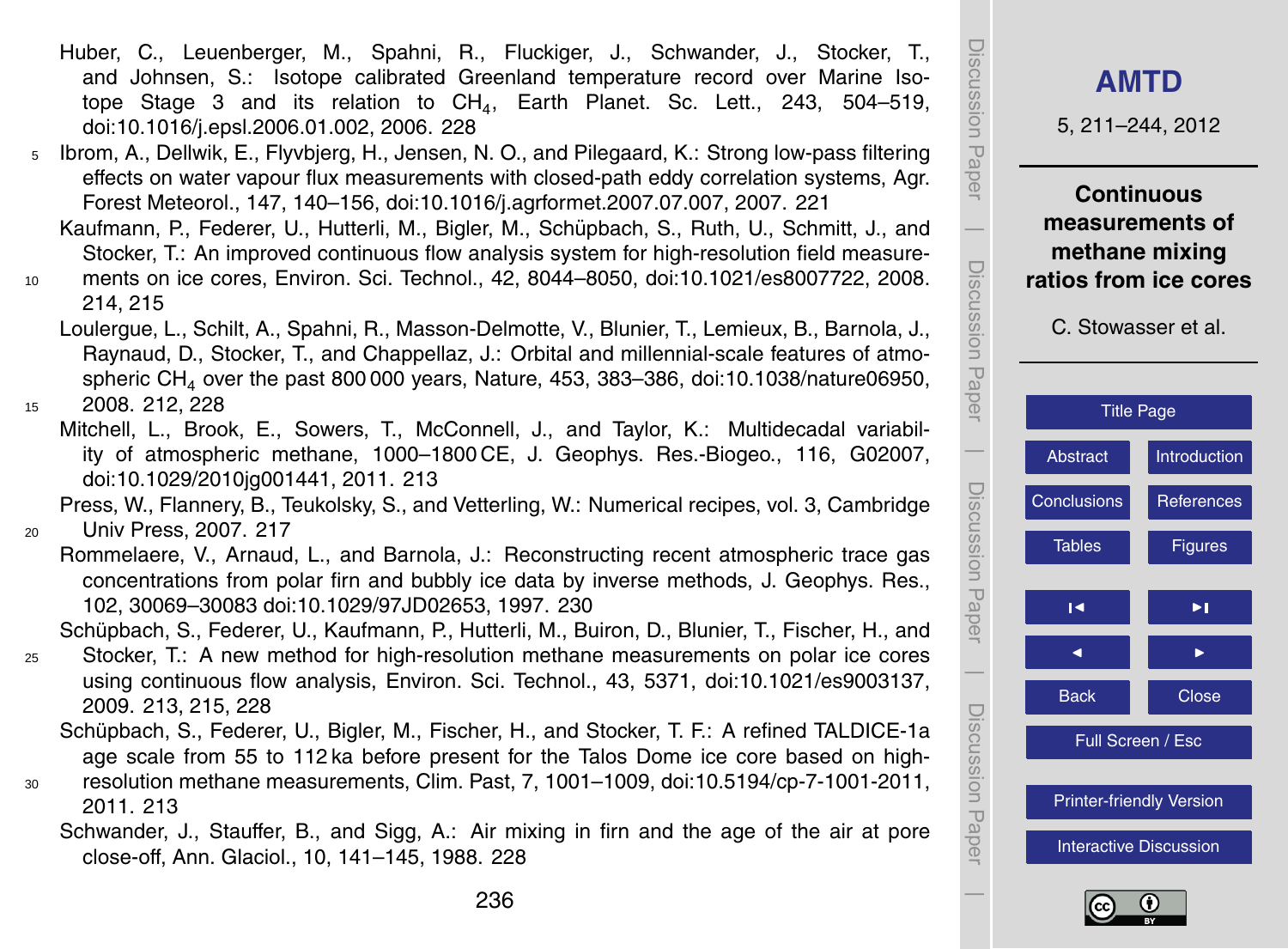**[AMTD](http://www.atmos-meas-tech-discuss.net)** 5, 211–244, 2012 **Continuous measurements of methane mixing ratios from ice cores** C. Stowasser et al. [Title Page](#page-0-0) [Abstract](#page-1-0) [Introduction](#page-1-0) [Conclusions](#page-21-0) [References](#page-23-0) Tables **[Figures](#page-27-0)**  $\overline{\phantom{a}}$  $\overline{\phantom{a}}$ Back **N** Close Full Screen / Esc [Printer-friendly Version](http://www.atmos-meas-tech-discuss.net/5/211/2012/amtd-5-211-2012-print.pdf) [Interactive Discussion](http://www.atmos-meas-tech-discuss.net/5/211/2012/amtd-5-211-2012-discussion.html)

Discussion Paper

Discussion Paper

 $\overline{\phantom{a}}$ 

Discussion Paper

Discussion Paper

 $\overline{\phantom{a}}$ 

Discussion Paper

 $\overline{\phantom{a}}$ 

Discussion Paper

Discussion Paper

 $\overline{\phantom{a}}$ 

<span id="page-26-0"></span>Schwander, J., Sowers, T., Barnola, J., Blunier, T., Fuchs, A., and Malaize, B.: Age scale of ´ the air in the summit ice: implication for glacial-interglacial temperature change, J. Geophys. Res., 102, 19483–19493 [doi:10.1029/97JD01309,](http://dx.doi.org/10.1029/97JD01309) 1997. [229,](#page-18-0) [230](#page-19-0)

Sowers, T., Brook, E., Etheridge, D., Blunier, T., Fuchs, A., Leuenberger, M., Chappellaz, J.,

- <sup>5</sup> Barnola, J. M., Wahlen, M., Deck, B., and Weyhenmeyer, C: An interlaboratory comparison of techniques for extracting and analyzing trapped gases in ice cores, J. Geophys. Res.- Oceans, 102, 26527–26538, [doi:10.1029/97JC00633,](http://dx.doi.org/10.1029/97JC00633) 1997. [213](#page-2-0)
- Trudinger, C., Enting, L., Etheridge, D., Francey, R., Levchenko, V., Steele, L., Raynaud, D., and Arnaud, L.: Modeling air movement and bubble trapping in firn, J. Geophys. Res., 102, <sup>10</sup> 6747–6763, [doi:10.1029/96JD03382,](http://dx.doi.org/10.1029/96JD03382) 1997. [230](#page-19-0)
	- Werle, P.: Accuracy and precision of laser spectrometers for trace gas sensing in the presence of optical fringes and atmospheric turbulence, Appl. Phys. B, 102, 313–329, [doi:10.1007/s00340-010-4165-9,](http://dx.doi.org/10.1007/s00340-010-4165-9) 2011. [219,](#page-8-0) [221](#page-10-0)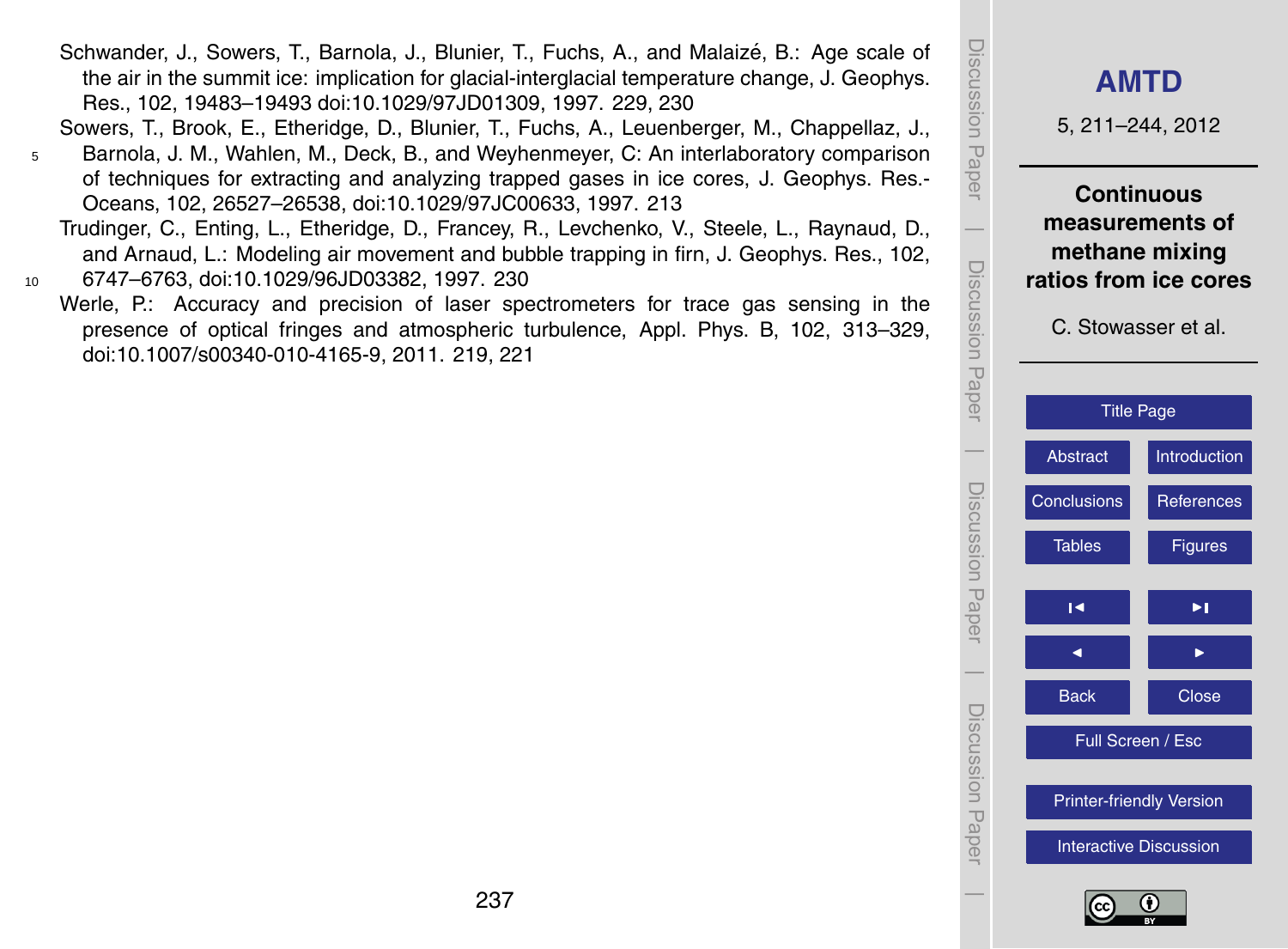<span id="page-27-0"></span>

**Fig. 1.** Schematic drawing of the experimental setup for continuous measurement of  $CH<sub>4</sub>$ mixing ratios as used during the NEEM 2011 field season. The ice core samples are melted on a heated melt head (A). A debubbler (B) and a pressure decoupling unit (C) distribute the melted sample between different systems for analyses of the chemical composition of water and the ratio of stable isotopes of water (D). A heated tube (E) transfers the sample to a second warm laboratory for  $CH<sub>4</sub>$  mixing ratio analysis. Here, a hydrophobic membrane module (F) separates the gas from any residual water. For calibration of the system deionized water is purged with nitrogen gas (G).



Discussion Paper

Discussion Paper

 $\overline{\phantom{a}}$ 

Discussion Paper

Discussion Paper

 $\overline{\phantom{a}}$ 

Discussion Paper

Discussion Paper

 $\overline{\phantom{a}}$ 

Discussion Paper

Discussion Paper

 $\overline{\phantom{a}}$ 

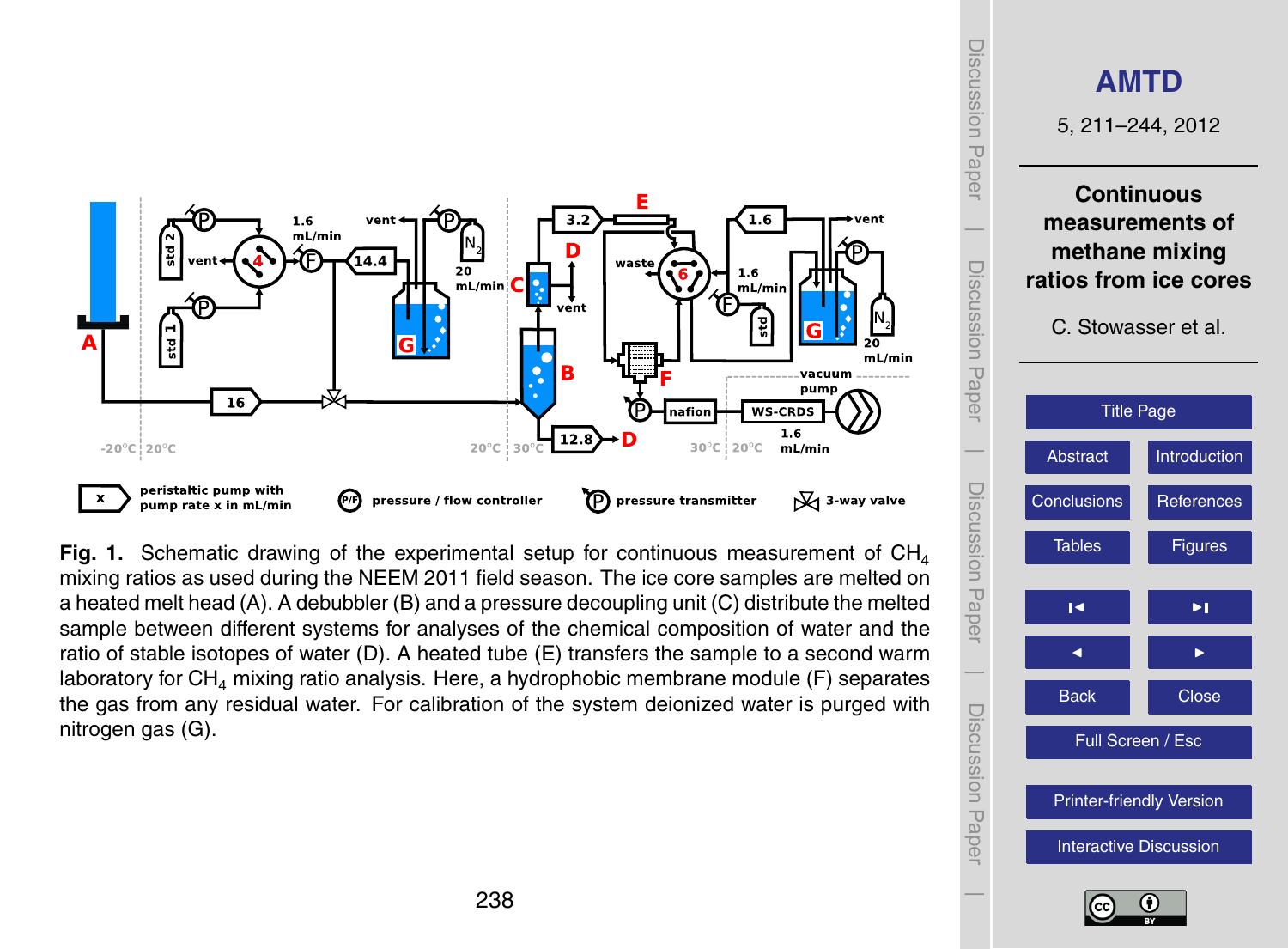<span id="page-28-0"></span>

**Fig. 2. (A)** Calibration curve for the WS-CRDS plus front-end (except the melt head), where a mixture of gas and deionized water is injected downstream of the melt head. **(B)** Calibration curve of the WS-CRDS alone, where standard gas is directly injected into the spectrometer.



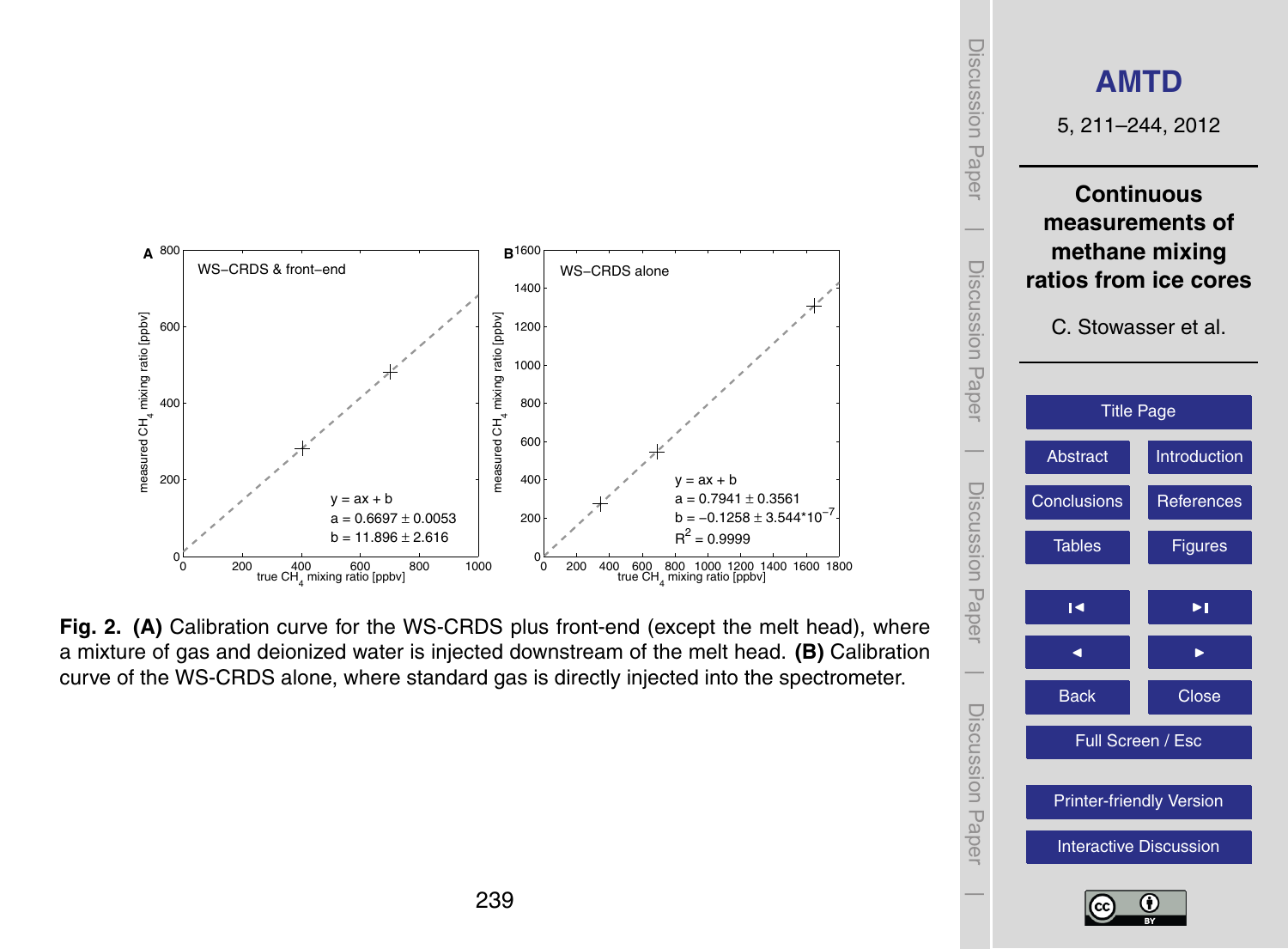<span id="page-29-0"></span>





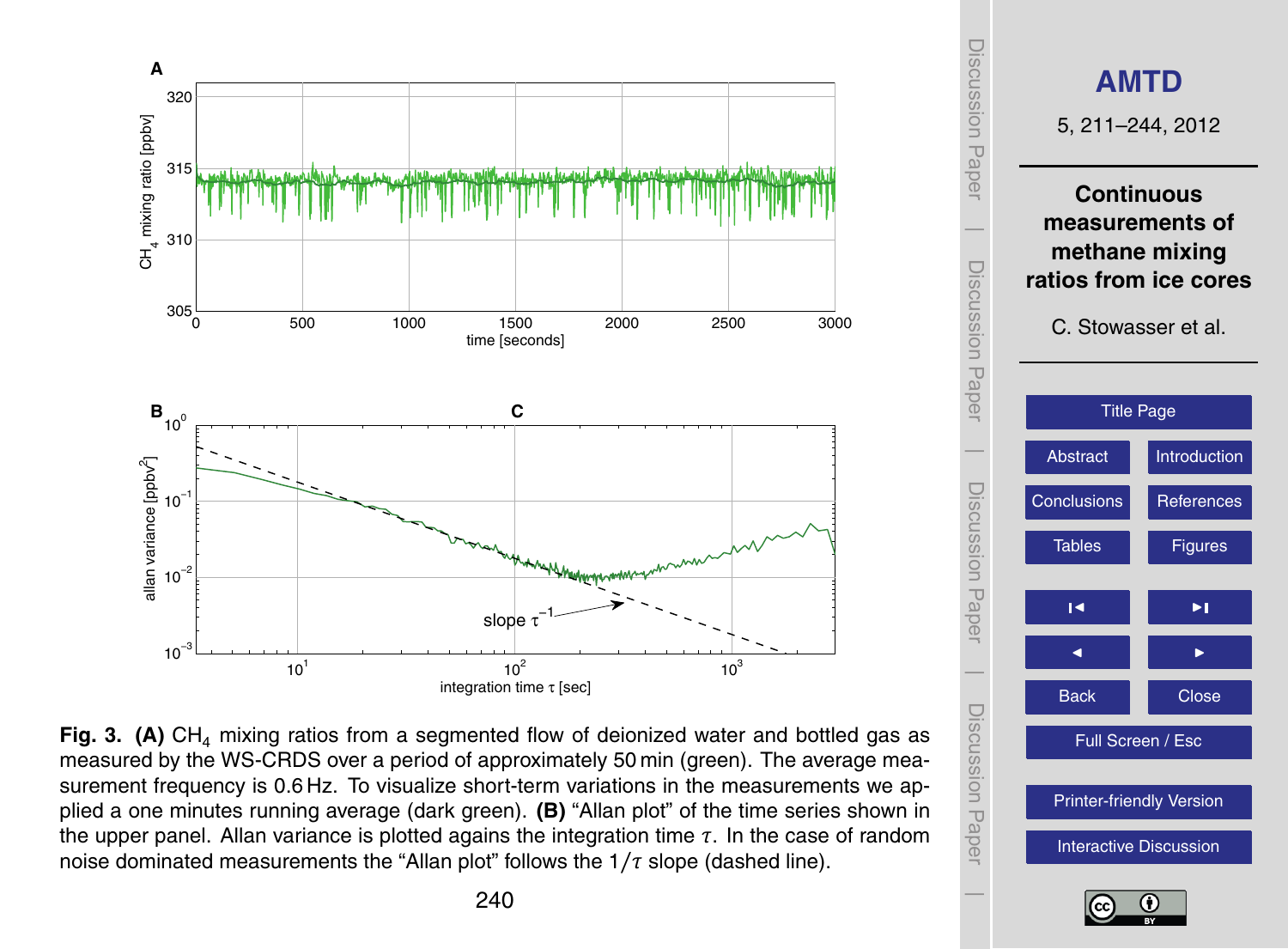<span id="page-30-0"></span>

Fig. 4. (A) Approximately six hours of uncalibrated  $CH<sub>4</sub>$  mixing ratios as measured by the WS-CRDS, containing four ice core measurements  $(CH<sub>4</sub>$  mixing ratio ca. 390 ppbv,) and a calibration (red line). Between two consecutive measurements, the WS-CRDS measures a mixture of deionized water and bottled gas (ca. 550 ppbv). Switches between this mixture and the sample are indicated by dashed cyan lines. Approximately the first third of each 1.1 m long run is discarded due to sample dispersion and memory effects leaving approximately 0.7 m of measurements (green). **(B)** Discrete measurements of  $CH<sub>4</sub>$  mixing ratio along the NEEM deep ice core covering a depth between 2343–2368 m from top (black diamonds). 25 consecutive continuous measurements of  $CH<sub>4</sub>$  mixing ratios along the NEEM deep ice core covering the same depth, each along 1.1 m of ice (green line). The continuous measurements have been corrected for the +25 ppbv bias compared to discrete measurements.

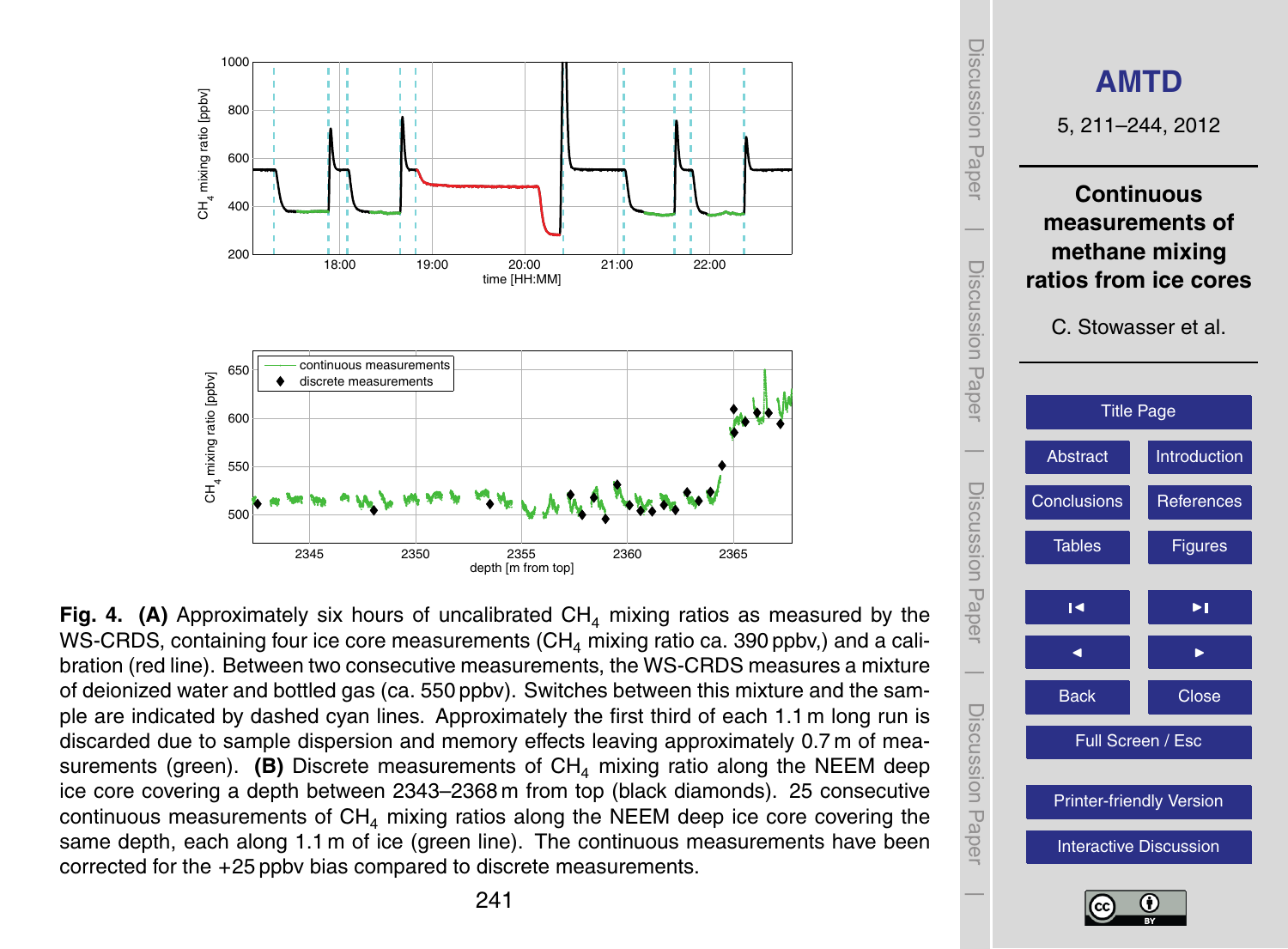<span id="page-31-0"></span>



**Fig. 5. (A)** Normalized response of the complete experimental setup (except melt head) to a stepwise change in  $CH<sub>4</sub>$  mixing ratio (black dots) and a cdf fit (dashed red line) as a function of measurement time. **(B)** The derivative of the normalized step response (black dots) and of the cdf fit (dashed red line) with respect to the measurement time. **(C)** The transfer function of the experimental setup (black dots) and of the theoretical case of zero-noise measurements (dashed red line).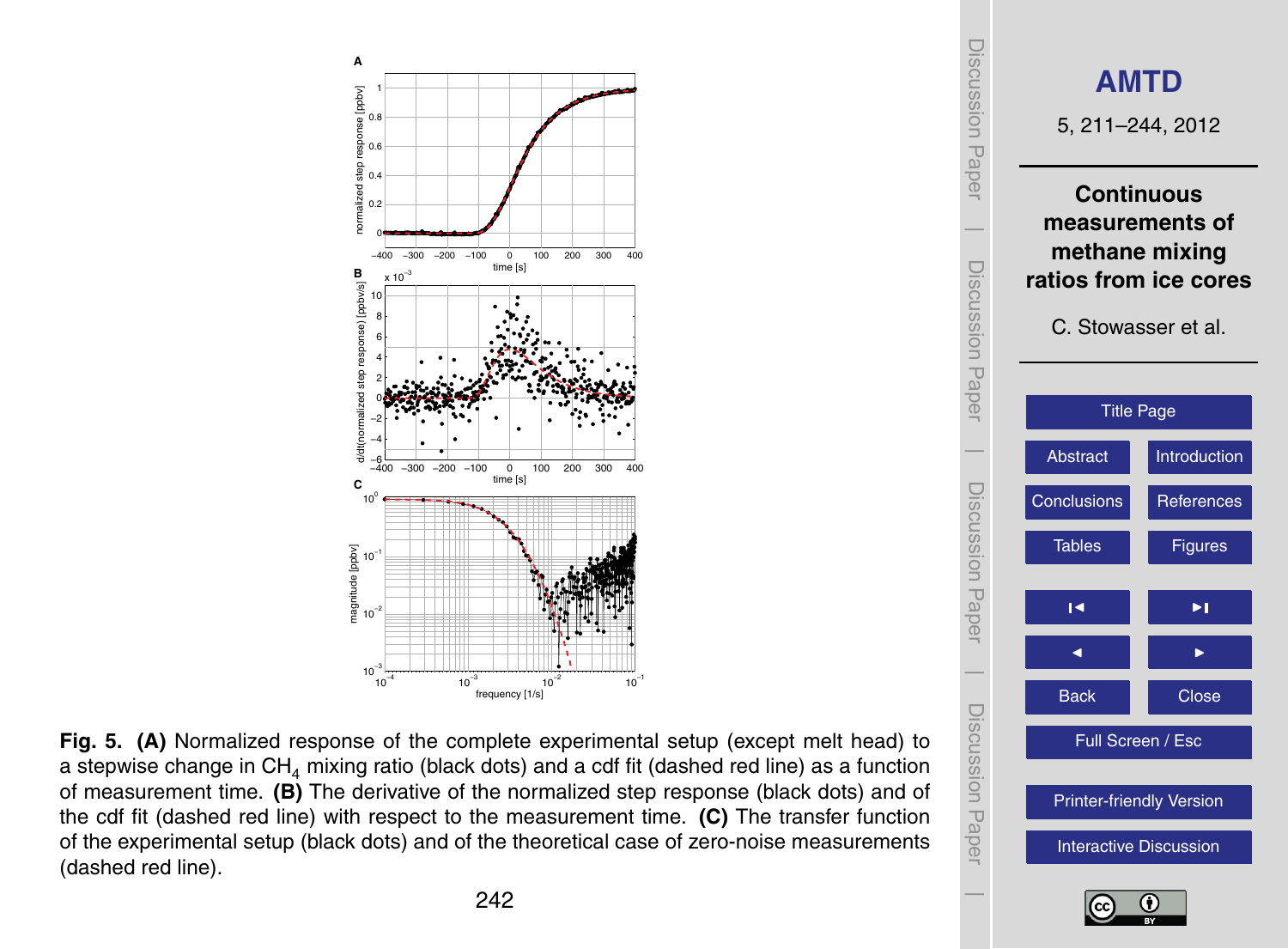<span id="page-32-0"></span>

**Fig. 6. (A)** Firn responses from four different time slices compared to the response of the experimental setup to a stepwise change in  $CH_4$  mixing ratio. Curves are aligned with maximum slope at *x* = 0 cm **(B)** The transfer functions of the responses shown in the left panel.